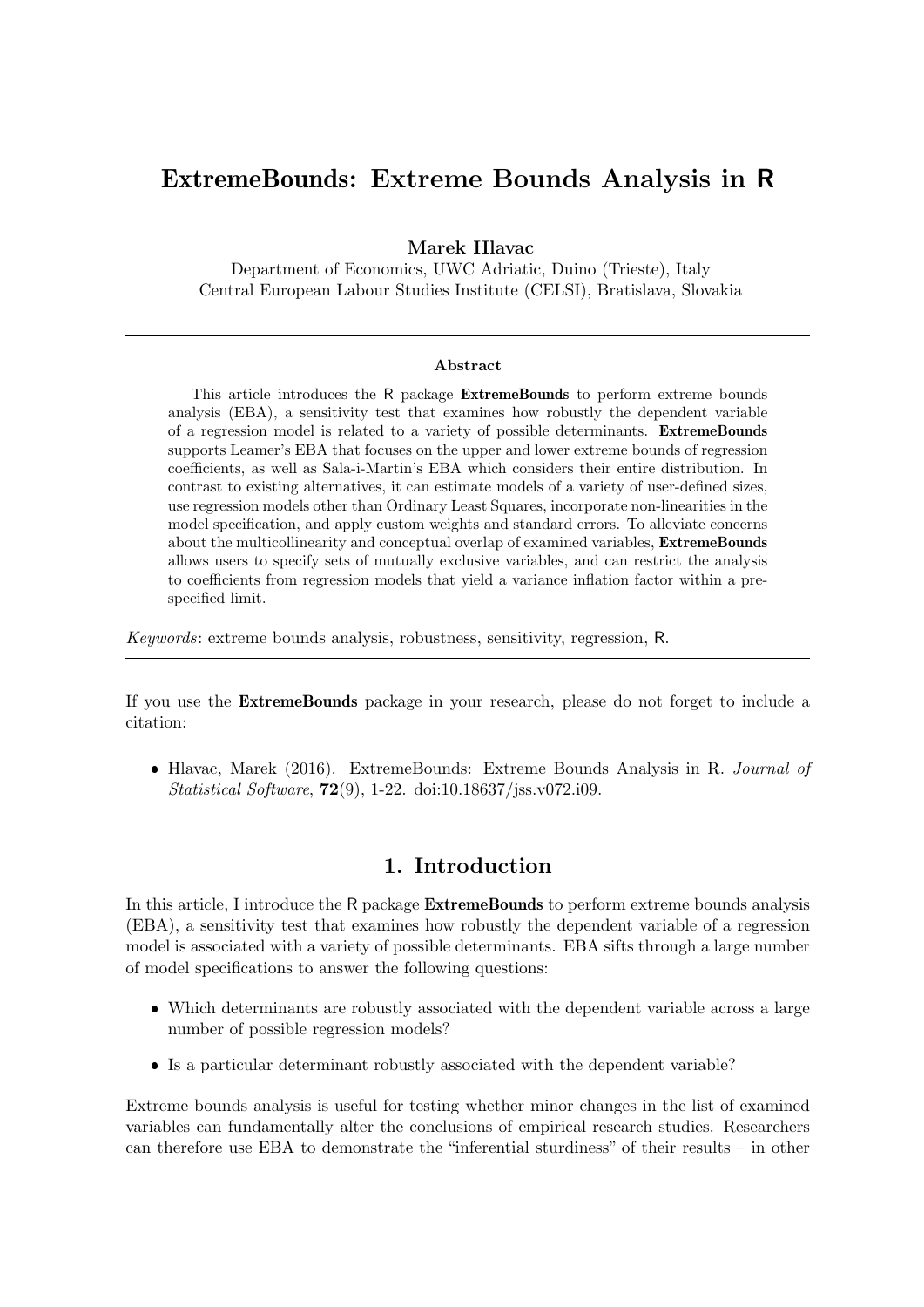words, their robustness to the inclusion or exclusion of a variety of plausible explanatory variables. After all, as [Leamer](#page-20-0) [\(1985\)](#page-20-0) argues, "a fragile inference is not worth taking seriously."

In addition, extreme bounds analysis can help researchers address model uncertainty in regression analysis. Even in cases where the correct functional form (e.g., linear, log-linear or quadratic) is known, it may not be obvious which variables belong in the "true" regression [\(Sala-i-Martin](#page-21-0) [1997\)](#page-21-0). To aid with variable selection, EBA can identify explanatory variables that are most robustly associated with the outcome variable.

Extreme bounds analysis is, of course, not the only method that can be useful in dealing with model uncertainty and regressor selection. Alternative approaches include a variety of Bayesian model averaging methods [\(Clyde and George](#page-19-0) [1994\)](#page-19-0), the Bayesian Averaging of Classical Estimates [\(Sala-i-Martin, Doppelhofer, and Miller](#page-21-1) [2004\)](#page-21-1) or random forests [\(Breiman](#page-19-1) [2001\)](#page-19-1). Nevertheless, EBA may be appealing to researchers because it is easy to grasp intuitively, relatively simple to estimate, and yields results that are easy to interpret within the frequentist inference framework.

Extreme bounds analysis has been used to examine a plethora of questions of interest to social scientists. Economists have used it to examine the determinants of long-term economic growth [\(Sala-i-Martin](#page-21-0) [1997;](#page-21-0) [Levine and Renelt](#page-20-1) [1992;](#page-20-1) [Sturm and de Haan](#page-21-2) [2005\)](#page-21-2), regional growth rates [\(Reed](#page-21-3) [2009\)](#page-21-3), foreign direct investment [\(Moosa and Cardak](#page-20-2) [2006\)](#page-20-2), as well as investment in research and development [\(Wang](#page-21-4) [2010\)](#page-21-4). Political scientists have analyzed democratization [\(Gassebner, Lamla, and Vreeland](#page-19-2) [2013\)](#page-19-2), political repression [\(Hafner-Burton](#page-19-3) [2005\)](#page-19-3) and lending decisions by the International Monetary Fund [\(Moser and Sturm](#page-20-3) [2011\)](#page-20-3). Other examples of EBA in the social scientific literature include an examination of the relationship between wage inequality and crime rates [\(Fowles and Merva](#page-19-4) [1996\)](#page-19-4), of the effects of concealed weapons laws in the United States [\(Bartley and Cohen](#page-18-0) [1998\)](#page-18-0), and even of the determinants of Olympic medal counts [\(Moosa and Smith](#page-20-4) [2004\)](#page-20-4).

The R package ExtremeBounds supports a demanding version of EBA, proposed by [Leamer](#page-20-0) [\(1985\)](#page-20-0), that focuses on the upper and lower extreme bounds of regression estimates, as well as a more flexible version by [Sala-i-Martin](#page-21-0) [\(1997\)](#page-21-0). Sala-i-Martin's EBA considers the entire distribution of regression coefficients – i.e., coefficients from all estimated regression models, not just those that yield the upper and lower extreme bounds. For Sala-i-Martin's version of extreme bounds analysis, ExtremeBounds estimates the normal model in which regression coefficients are assumed to be normally distributed across models, as well as the generic model which makes no such assumption.

Despite the relative ease with which EBA can be implemented in most statistical programming languages, only a handful of ready-made software solutions exist for its estimation. Available packages include the module eba [\(Impavido](#page-20-5) [1998\)](#page-20-5) for Stata [\(StataCorp](#page-21-5) [2017\)](#page-21-5), procedure EBA [\(Doan](#page-19-5) [2004\)](#page-19-5) for RATS [\(Estima](#page-19-6) [2014\)](#page-19-6) and program MICRO-EBA [\(Fowles](#page-19-7) [1988,](#page-19-7) [2012\)](#page-19-8) for Gauss [\(Aptech Systems](#page-18-1) [2016\)](#page-18-1) and SHAZAM [\(SHAZAM Analytics](#page-21-6) [2015\)](#page-21-6).

These packages can only estimate Leamer's extreme bounds analysis [\(Shiba](#page-21-7) [1992\)](#page-21-7) or, in the case of EBA for RATS, its slightly modified version suggested by [Granger and Uhlig](#page-19-9) [\(1990\)](#page-19-9). Recent scholarship has, however, tended to follow [Sala-i-Martin](#page-21-0) [\(1997\)](#page-21-0) and consider the entire distribution of coefficients that emerge from the extreme bounds analysis (e.g., [Gassebner](#page-19-2) *et al.*) [2013;](#page-19-2) [Sturm and de Haan](#page-21-2) [2005\)](#page-21-2). In addition, researchers have used histograms to illustrate the distribution of estimated regression coefficients graphically (e.g., [Hegre and Sambanis](#page-19-10) [2006\)](#page-19-10). The packages listed above do not support Sala-i-Martin's EBA or generate graphical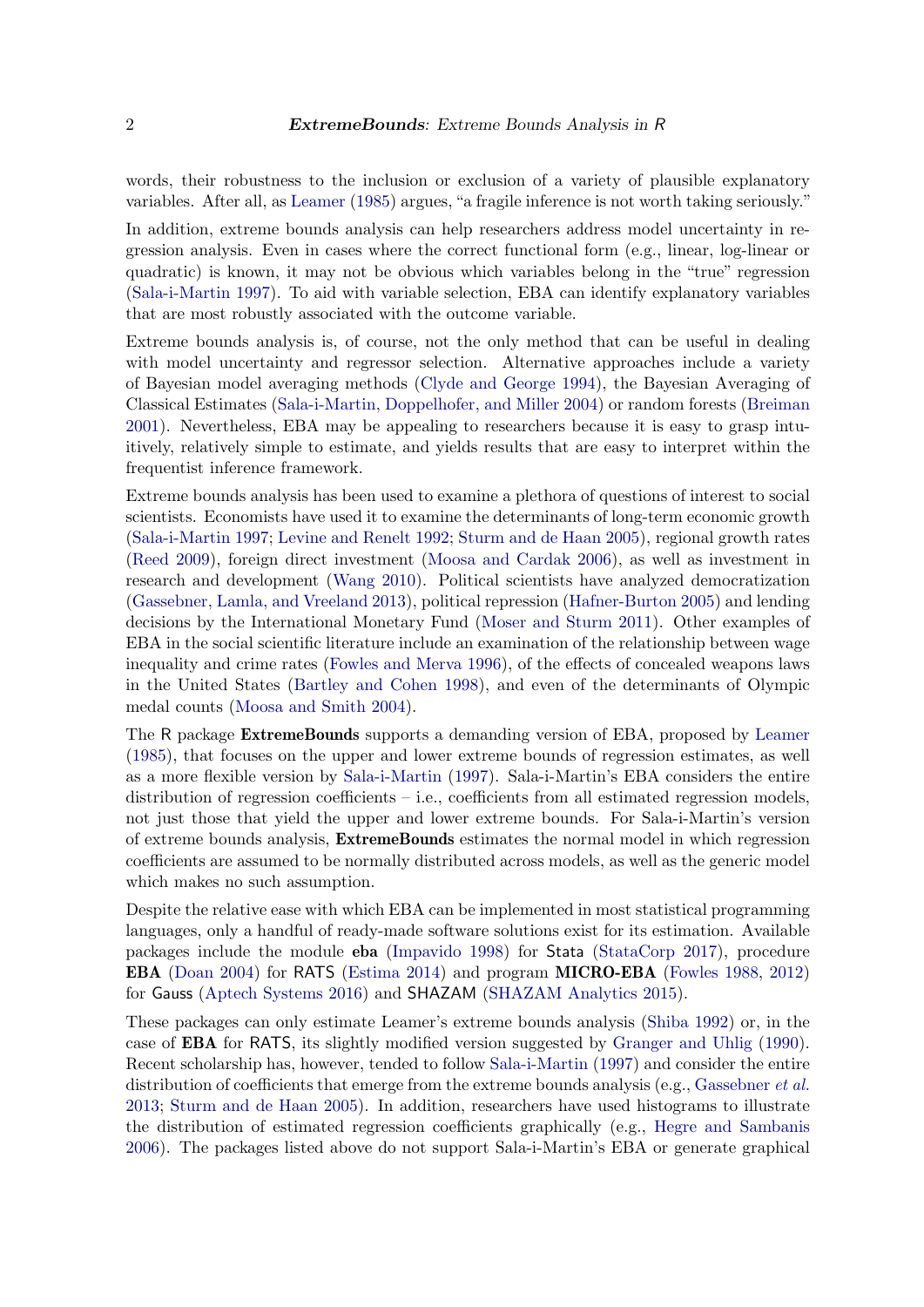output. As a result, they do not provide a satisfactory implementation of extreme bounds analysis that would accurately reflect the method's contemporary use.

The ExtremeBounds package, by contrast, estimates both Leamer's and Sala-i-Martin's versions of extreme bounds analysis. It is the first EBA package for the R statistical programming language (R [Core Team](#page-20-6) [2017\)](#page-20-6). It can be installed free of charge from the [Comprehensive](#page-19-11) R [Archive Network \(CRAN\)](#page-19-11) [\(2017\)](#page-19-11) in the usual way:

### R> install.packages("ExtremeBounds")

The package provides users with a large number of important features that distinguish it from existing alternatives for EBA estimation. In particular, ExtremeBounds can estimate models of a variety of user-defined sizes, use regression models other than Ordinary Least Squares and incorporate non-linearities in the model specification. In addition, it can apply custom weights and standard errors in order to give regression models with a better fit more weight in the analysis.

To alleviate concerns about the multicollinearity or conceptual overlap of examined variables, ExtremeBounds allows users to specify sets of mutually exclusive variables. It can also restrict the analysis to coefficients from regression models that yield a variance inflation factor within a given maximum limit. The variance inflation factor is a rule-of-thumb indicator of multicollinearity in Ordinary Least Squares regression models [\(Mansfield and Helms](#page-20-7) [1982\)](#page-20-7). More specifically, it quantifies how much the variance of estimated regression coefficients is increased due to regressor collinearity.

In the next section, I briefly describe Leamer's and Sala-i-Martin's extreme bounds analysis. I then provide an overview of the ExtremeBounds package's capabilities in Section [3.](#page-5-0) In Section [4,](#page-9-0) I demonstrate them on an empirical example that involves the fuel efficiency of automobiles. Section [5](#page-18-2) concludes.

# 2. Extreme bounds analysis (EBA)

In this section, I present a brief description of extreme bounds analysis. My discussion is by no means intended to be exhaustive. Instead, I aim to familiarize the reader with the fundamentals of this method's estimation procedure. More detailed and rigorous treatments of extreme bounds analysis can be found in [Leamer](#page-20-0) [\(1985\)](#page-20-0), [Leamer and Leonard](#page-20-8) [\(1983\)](#page-20-8) and [Sala-i-Martin](#page-21-0) [\(1997\)](#page-21-0). For a critical perspective on EBA, please refer to [McAleer, Pagan, and](#page-20-9) [Volker](#page-20-9) [\(1985\)](#page-20-9), [Breusch](#page-19-12) [\(1990\)](#page-19-12), [Hendry and Krolzig](#page-20-10) [\(2004\)](#page-20-10) or [Angrist and Pischke](#page-18-3) [\(2010\)](#page-18-3).

The basic idea of extreme bounds analysis is quite simple. We are interested in finding out which variables from the set  $X$  are robustly associated with the dependent variable y. To do so, we run a large number of regression models. Each has  $y$  as the dependent variable and includes a set of standard explanatory variables  $\bm{F}$  that are included in each regression model. In addition, each model includes a different subset  $D$  of the variables in X. Following the convention in the literature, we will refer to  $\bf{F}$  as the free variables and to  $X$  as the doubtful variables. Some subset of the doubtful variables  $X$  might be socalled focus variables that are of particular interest to the researcher. The doubtful variables whose regression coefficients retain their statistical significance in a large enough proportion of estimated models are declared to be robust, whereas those that do not are labelled fragile.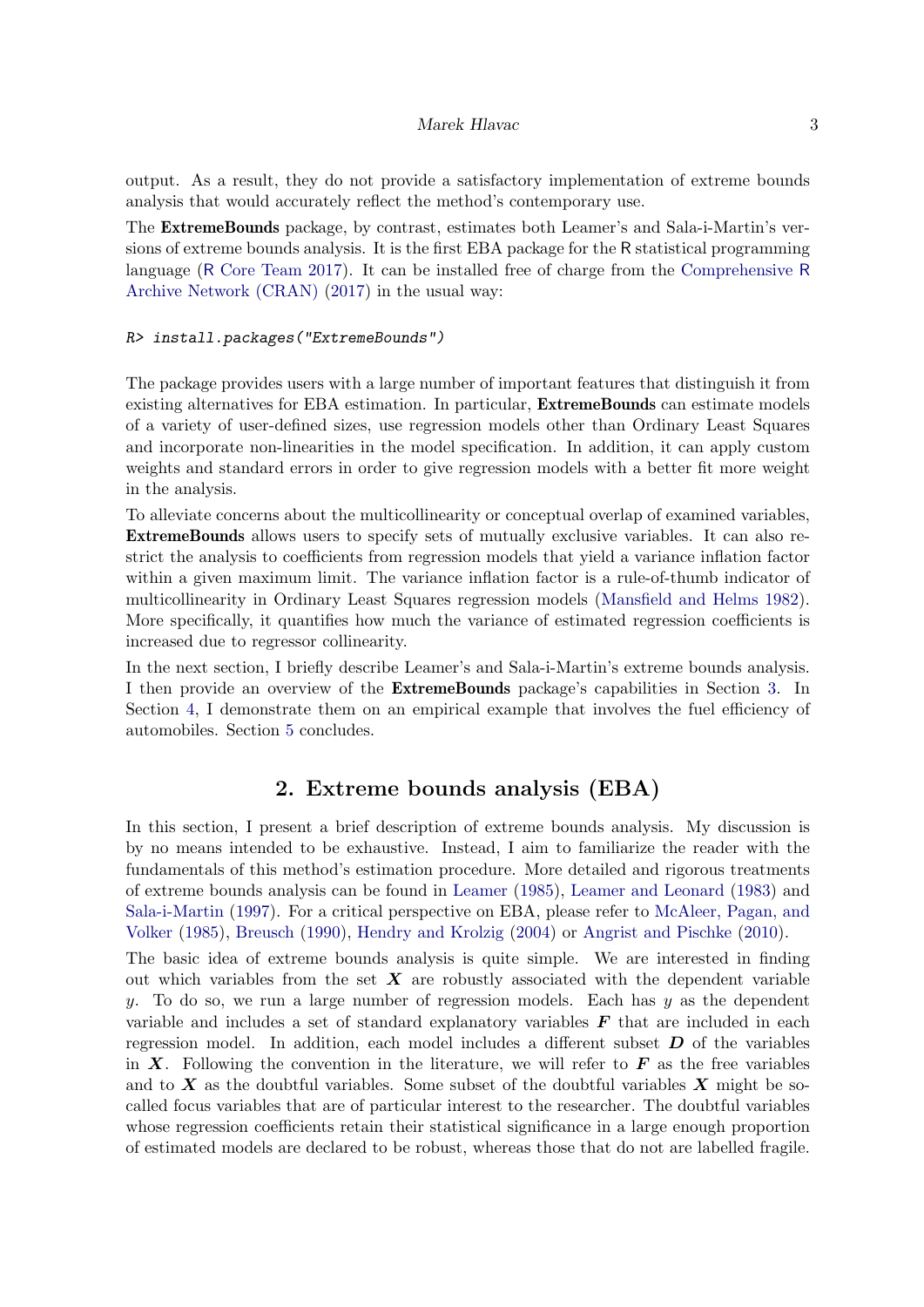More formally, to find out whether a focus variable  $v \in X$  is robustly correlated with the dependent variable  $y$ , we estimate a set of regression models of the following form:

$$
y = \alpha_j + \beta_j v + \gamma_j F + \delta_j D_j + \varepsilon \tag{1}
$$

where j indexes regression models,  $\boldsymbol{F}$  is the full set of free variables that will be included in every regression model,  $D_i$  is a vector of k variables taken from the set X of doubtful variables, and  $\varepsilon$  is the error term. While  $\mathbf{D}_i$  has conventionally been limited to no more than three doubtful variables per model [\(Levine and Renelt](#page-20-1) [1992;](#page-20-1) [Achen](#page-18-4) [2005\)](#page-18-4), the particular choice of  $k$ , the number of doubtful variables to be included in each combination, is up to the researcher.

The above regression is estimated for each of the M possible combinations of  $D_i \subset X$ . The estimated regression coefficients  $\hat{\beta}_j$  on the focus variable v, along with the corresponding standard errors  $\hat{\sigma}_i$ , are collected and stored for use in later calculations. In the original formulation of extreme bounds analysis, the regressions were estimated by Ordinary Least Squares (OLS). In recent research, however, other types of regression models have also been used, such as ordered probit models [\(Bjørnskov, Dreher, and Fischer](#page-19-13) [2008;](#page-19-13) [Hafner-Burton](#page-19-3) [2005\)](#page-19-3) or logistic models [\(Hegre and Sambanis](#page-19-10) [2006;](#page-19-10) [Moser and Sturm](#page-20-3) [2011;](#page-20-3) [Gassebner](#page-19-2) et al. [2013\)](#page-19-2).

# 2.1. Leamer's EBA

In order to determine whether a determinant is robust or fragile, Leamer's extreme bounds analysis focuses only on the extreme bounds of the regression coefficients [\(Leamer](#page-20-0) [1985\)](#page-20-0). For any focus variable  $v$ , the lower and upper extreme bounds are defined as the minimum and maximum values of  $\hat{\beta}_j \pm \tau \hat{\sigma}_j$  across the M estimated regression models, where  $\tau$  is the critical value for the requested confidence level. For the conventional 95-percent confidence level,  $\tau$ will thus be equal to approximately 1.96. If the upper and lower extreme bounds have the same sign, the focus variable  $v$  is said to be robust. Conversely, if the bounds have opposite signs, the variable is declared fragile.

The interval between the lower and upper extreme bound represents the set of values that are not statistically significantly distinguishable from the coefficient estimate  $\hat{\beta}_j$ . In other words, a simple t-test would fail to reject the null hypothesis that the true parameter  $\beta_i$  equals any value between the extreme bounds. Intuitively, Leamer's version of extreme bounds analysis scans a large number of model specifications for the lowest and highest value that the  $\beta_i$ parameter could plausibly take at the requested confidence level. It then labels variables robust and fragile based on whether these extreme bounds have the same or opposite signs, respectively.

Leamer's EBA relies on a very demanding criterion for robustness, since the results from a single regression model are enough to classify a determinant as fragile. In other words, a focus variable will be declared fragile even if the extreme bounds have the same sign in all estimated models except one. Accordingly, [Sala-i-Martin](#page-21-0) [\(1997\)](#page-21-0) notes that "if the distribution of [regression coefficients] has some positive and some negative support, then one is bound to find one regression for which the estimated coefficient changes signs if enough regressions are run." It should come as no surprise that studies that have employed Leamer's EBA to test the robustness of determinants have generally concluded that most, if not all, examined variables are fragile [\(Levine and Renelt](#page-20-1) [1992;](#page-20-1) [Levine and Zervos](#page-20-11) [1993;](#page-20-11) [Sala-i-Martin](#page-21-0) [1997\)](#page-21-0).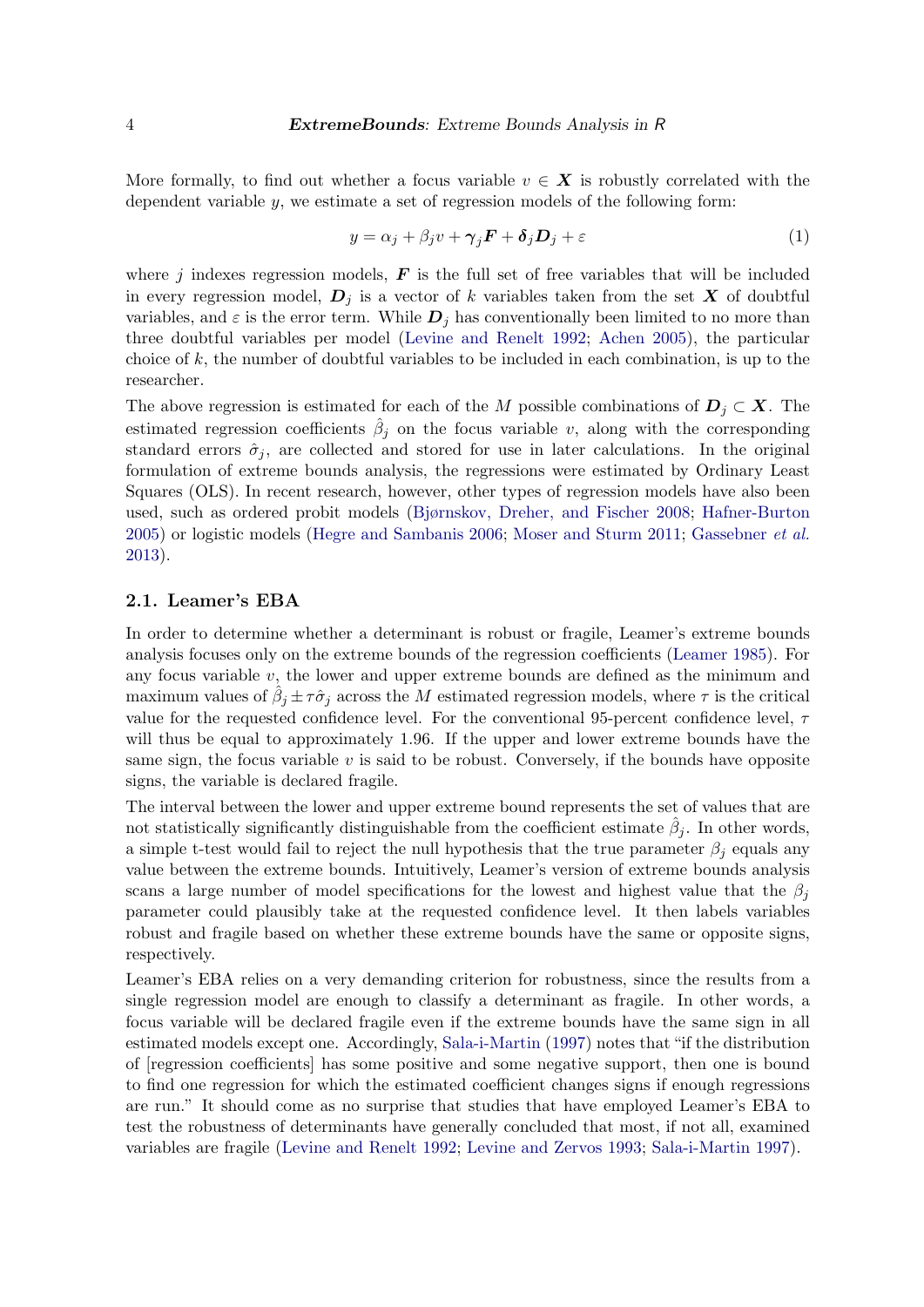### 2.2. Sala-i-Martin's EBA

In response to the perceived stringency of Leamer's EBA, [Sala-i-Martin](#page-21-0) [\(1997\)](#page-21-0) proposes an alternative method for extreme bounds analysis that focuses on the entire distribution of regression coefficients, not just on its extreme bounds. Instead of applying a binary label of robust or fragile, he assigns some level of confidence to the robustness of each of the variables. In particular, [Sala-i-Martin](#page-21-0) [\(1997\)](#page-21-0) considers the value of CDF(0), the fraction of the variable's cumulative distribution that lies on each side of zero. To motivate his approach, he points out that "if 95 percent of the density function for the estimates of  $\beta_1$  lies to the right of zero and only 52 percent of the density function for  $\beta_2$  lies to the right of zero, one will probably think of variable 1 as being more likely to be correlated with [the dependent variable] than variable 2." In short, Sala-i-Martin's EBA considers a variable more robust if a greater proportion of its coefficient estimates lies on the same side of zero.

Although the coefficients in each individual model have an asymptotic normal distribution, the coefficient estimates obtained from different regression models might be scattered in less predictable ways and may not follow any particular distribution. For this reason, [Sala-i-](#page-21-0)[Martin](#page-21-0) [\(1997\)](#page-21-0) presents two variants of his extreme bounds analysis – a normal model, in which the estimated regression coefficients are assumed to follow a normal distribution across the estimated models, as well as a generic model, which does not assume any particular distribution of regression coefficients.

To estimate the normal model, Sala-i-Martin first calculates the weighted mean of the regression coefficients  $\hat{\beta}_j$  and of the variances  $\hat{\sigma}_j^2$ :

$$
\bar{\beta} = \sum_{j=1}^{M} w_j \hat{\beta}_j \tag{2}
$$

$$
\bar{\sigma}^2 = \sum_{j=1}^{M} w_j \hat{\sigma}_j^2 \tag{3}
$$

where  $w_i$  represents weights that are applied to results from each estimated regression model. [Sala-i-Martin](#page-21-0) [\(1997\)](#page-21-0) notes that applying weights enables the researcher to "give more weight to regressions or models that are more likely to be the true model," assuming that "the fit of model  $j$  is an indication of its probability of being the true model." Once the weighted means of coefficients and standard errors are known, Sala-i-Martin calculates  $CDF(0) - i.e.,$ the cumulative density function evaluated at zero – based on the assumed normal distribution of regression coefficients such that

$$
\beta \sim \mathcal{N}\left(\bar{\beta}, \bar{\sigma}^2\right) \tag{4}
$$

In the generic model, Sala-i-Martin estimates the cumulative density function from each regression model separately, and pools them into an aggregate  $CDF(0)$  that then serves as a measure of the doubtful variable's robustness. First, he uses the sampling distribution of the regression coefficient  $\hat{\beta}_j$  to obtain an individual CDF(0), denoted by  $\phi_j(0 | \hat{\beta}_j, \hat{\sigma}_j^2)$ , for each estimated regression model. He then calculates the aggregate CDF(0) for  $\beta$  as the weighted average of all the individual  $CDF(0)$ 's:

$$
\Phi(0) = \sum_{j=1}^{M} w_j \phi_j(0 \mid \hat{\beta}_j, \hat{\sigma}_j^2)
$$
\n(5)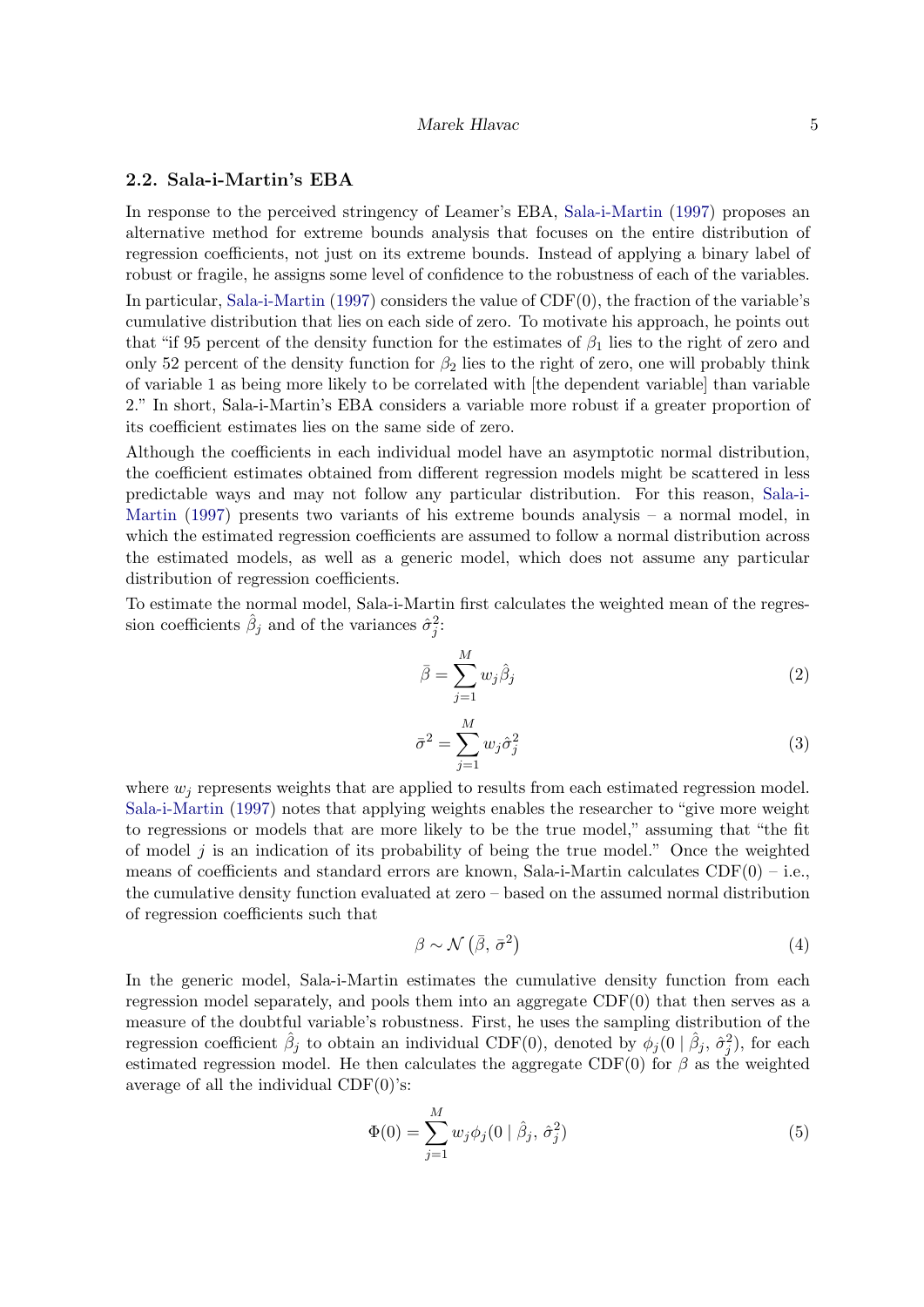In both the normal and the generic model, Sala-i-Martin applies weights that are proportional to the integrated likelihood to give greater weight to models that provide a better fit:

$$
w_j = \frac{L_j}{\sum_{i=1}^{M} L_i} \tag{6}
$$

In principle, of course, the weights could be based on any other measure of the goodness of fit. Examples used in existing research literature include McFadden's likelihood ratio index [\(McFadden](#page-20-12) [1974\)](#page-20-12) used by [Hegre and Sambanis](#page-19-10) [\(2006\)](#page-19-10), or applying equal weights to each regression model [\(Sturm and de Haan](#page-21-2) [2005;](#page-21-2) [Gassebner](#page-19-2) et al. [2013\)](#page-19-2).

# 3. Overview of the ExtremeBounds package

<span id="page-5-0"></span>The ExtremeBounds package consists of the main function eba(), which performs the extreme bounds analysis, as well as of two related methods –  $print()$  and  $hist()$  – which produce, respectively, histograms and text output to summarize the estimation results. In this section, I provide an overview of these functions' capabilities, and highlight features that make ExtremeBounds the most versatile of the available EBA estimation tools. Users can obtain a more detailed description of the arguments and output of each function by typing, as appropriate, ?eba, ?print.eba or ?hist.eba into the R console.

### 3.1. EBA estimation: Main function eba()

The main function eba() performs both Leamer's and Sala-i-Martin's versions of extreme bounds analysis using variables from a data frame specified in the function's argument data. The user specifies the dependent variable (argument y), the free variables to be included in all regression models (free), the focus variables that are of interest (focus), as well as the full set of doubtful variables (doubtful). Note that the variables included in focus must be a subset of those in doubtful. If the user does not provide any focus variables, eba() will assume that all doubtful variables are of interest to the researcher.

It is often more convenient to specify the model variables through a single formula argument. The eba() function allows the user to pass on a multiple-part formula that specifies the dependent, free, focus and doubtful variables. These variables, along with the functional form of the model, are passed on to the formula argument in an object of class "Formula", as implemented by the Formula package [\(Zeileis and Croissant](#page-21-8) [2010\)](#page-21-8). The model formula takes the following most general form:  $y \tilde{ }$  free | focus | doubtful. If all doubtful variables are of interest (i.e., all are focus variables), the user can pass on y  $\tilde{ }$  free | focus. Finally, one can also specify a model, in which there are no free variables and all doubtful variables are of interest:  $y \tilde{\ }$  focus. When using the formula argument, the doubtful component of the right-hand side need not contain the focus variables. Section [4](#page-9-0) provides a practical example of specifying the EBA model using both the single formula argument and the separate y, free, focus and doubtful arguments.

If no other arguments are specified, eba() will conduct a 'standard' extreme bounds analysis based on Ordinary Least Squares (OLS) regressions with unadjusted standard errors. All hypothesis tests will be performed at the conventional 95 percent confidence level against the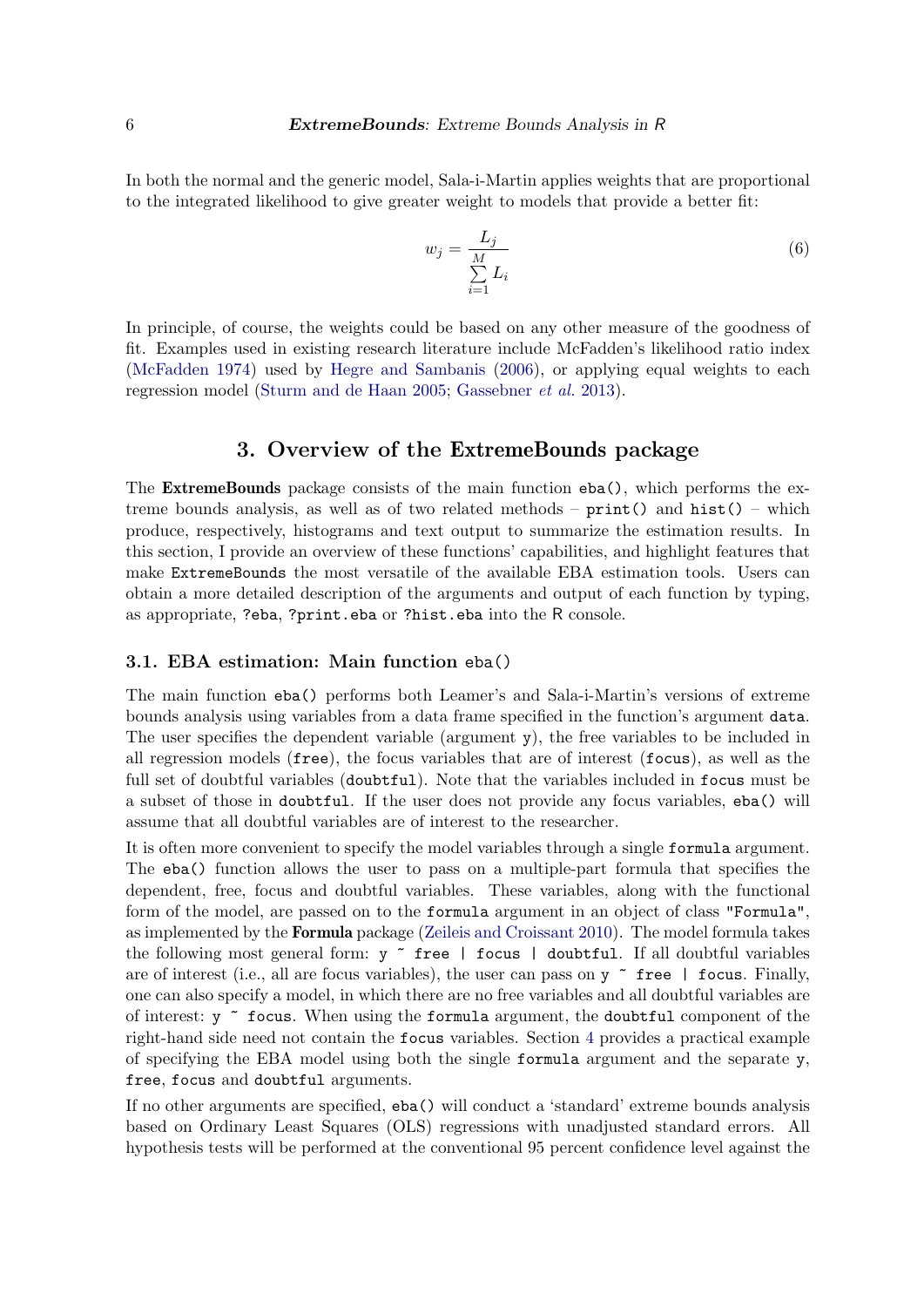null hypothesis that the relevant parameter is equal to zero. Equal weights will be applied to results from each estimated model, and no maximum limit will be imposed on the variance inflation factor. Following [Levine and Renelt](#page-20-1) [\(1992\)](#page-20-1), eba() will include up to three doubtful variables in addition to the focus variable in each regression model.

The function eba(), however, also offers a great deal of flexibility for researchers who might be interested in conducting a different kind of extreme bounds analysis. Every aspect of EBA is fully customizable:

- eba() can estimate any type of regression model (argument reg.fun), not just Ordinary Least Squares (OLS). Researchers can thus easily perform EBA using, for instance, logistic or probit regressions. Attention can, furthermore, be restricted to regressions in which the variance inflation factor on the examined coefficient does not exceed a set maximum (argument vif). Alternatively, users can request that eba() only use results from regression models that meet some other, user-specified condition (argument include.fun).
- Regression models can be specified very flexibly (argument formula). They can contain interaction terms, squared or cubic terms to account for non-linear relationships, as well as the lags, natural logarithms or other functions of the included variables. The function automatically transforms the variables and creates the appropriate model matrices. These regression models can be of a variety of sizes, as the user can choose how many doubtful variables should be included in each specification (argument k). Most applications have included up to three doubtful variables per estimated model (e.g., [Levine](#page-20-1) [and Renelt](#page-20-1) [1992;](#page-20-1) [Sala-i-Martin](#page-21-0) [1997\)](#page-21-0). Nevertheless, the researcher's choice of k can be somewhat arbitrary in practice, and will generally have to strike a balance between estimating more model specifications and controlling for too many variables.
- Users can specify sets of mutually exclusive variables that will never be included in the same regression model to alleviate concerns about regressor multicollinearity (argument exclusive). Specifying which doubtful variables cannot be included together can also be useful when several doubtful variables measure the same substantive concept.
- All hypothesis tests can be performed at any requested confidence level (argument level). In addition, the user can specify the null hypothesis value for each regression coefficient (argument mu). eba() can thus check whether the estimated coefficients are robustly different from any numerical value, not just from zero.
- If desired, weights can be applied to results from each estimated regression (argument weights). The weights can be based on the regression  $\mathbb{R}^2$ , adjusted  $\mathbb{R}^2$ , McFadden's likelihood ratio index [\(McFadden](#page-20-12) [1974\)](#page-20-12) or calculated by a user-provided function.
- In conjunction with other R packages, eba() can apply various types of standard errors in its calculations (argument se.fun). It can, for instance, apply heteroskedasticityrobust [\(Huber](#page-20-13) [1967;](#page-20-13) [Eicker](#page-19-14) [1967;](#page-19-14) [White](#page-21-9) [1980\)](#page-21-9), clustered [\(Froot](#page-19-15) [1989;](#page-19-15) [Williams](#page-21-10) [2000\)](#page-21-10), and Newey-West standard errors [\(Newey and West](#page-20-14) [1987\)](#page-20-14) provided by the sandwich package [\(Zeileis](#page-21-11) [2004,](#page-21-11) [2006\)](#page-21-12), as well as panel-corrected standard errors [\(Beck and Katz](#page-19-16) [1995\)](#page-19-16) from the pcse package [\(Bailey and Katz](#page-18-5) [2011\)](#page-18-5). Additionally, users can also provide eba() with their own functions to calculate standard errors.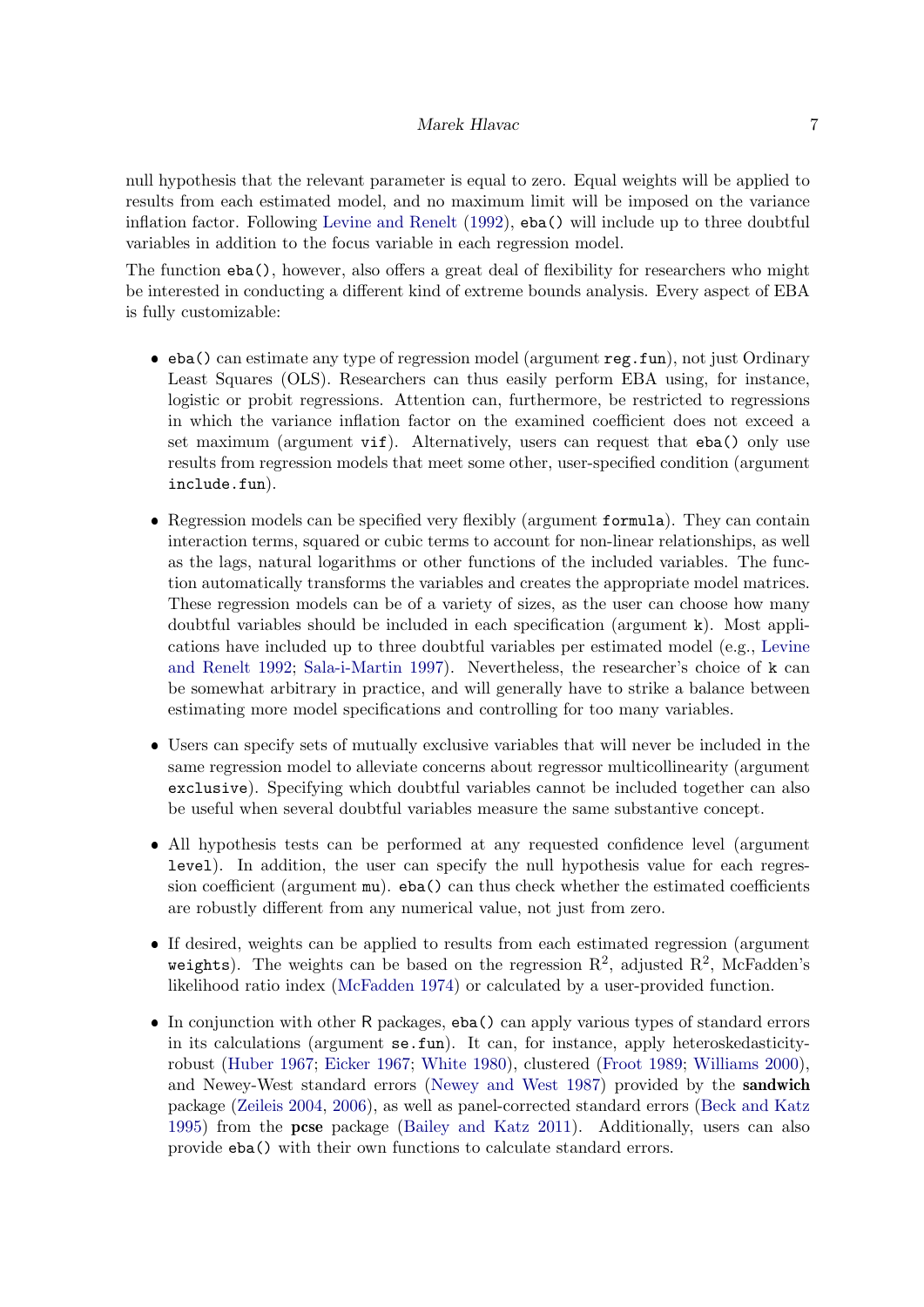To reduce the time required to complete the analysis, eba() can estimate a random sample of any given size drawn from the full set of the regression models (argument draws). For Sala-i-Martin's EBA, this procedure yields unbiased estimates of the quantities of interest that can give the researcher a good sense of the full results within a reasonable time frame [\(Sala-i-Martin](#page-21-1) et al. [2004\)](#page-21-1). Note, however, that random sampling can lead to the overestimation of the lower extreme bound and to the underestimation of the upper extreme bound in Leamer's EBA. Researchers should therefore be cautious in interpreting Leamer's EBA results that are not estimated from the full universe of regression models.

The function eba() returns an object of class "eba", which can then be passed on to the print() method to obtain a text summary of EBA results, or to the hist() method to produce histograms that will provide a graphical illustration of the estimation results. The object contains a bounds data frame with the results of both Leamer's and Sala-i-Martin's extreme bounds analysis, as well as a coefficients data frame with various quantities of interest: the minimum, maximum, mean and median values of coefficient estimates, along with the individual CDF(0)'s for Sala-i-Martin's generic EBA model.

In addition, the object stores the total number of doubtful variable combinations that include at least one focus variable (component ncomb), the number of regressions actually estimated in total (nreg) and by variable (nreg.variable), along with the number of coefficients used in the extreme bounds analysis (ncoef.variable). Importantly, the "eba"-class object also contains the estimation results from each regression model (component regressions). As a result, researchers can easily use the large number of regressions that EBA often produces in their own analyses, whether those be modifications of extreme bounds analysis or an entirely different statistical method.

# 3.2. Text summary: Method print()

Once the function eba() has completed its calculations, the user can obtain a text summary of the estimation results by passing the "eba"-class object to the print() method. The summary contains information about the number of regressions that eba() has estimated, as well as about the distribution of regression coefficient estimates. Most importantly, it provides a comprehensive summary of the analysis results for both Leamer's and Sala-i-Martin's EBA. The user can adjust the number of decimal places to which all numerical figures in the output are rounded by changing the value of the digits argument.

At the top of the text output, the print() method reproduces the eba() function call, the confidence level, as well as the total number of variable combinations, the number of regressions that were actually estimated (in total, by variable, and as a proportion of the number of combinations) and the number of coefficients used in the EBA (by variable). The remainder of the output is divided into four parts, which I briefly summarize below:

 Beta coefficients: This part contains the weighted mean of the estimated regression coefficients and of their standard errors. Individual regression models receive a weight specified by the eba() function's argument weights. In addition, the print() method also reports the value of the lowest and highest regression coefficients across the estimated models, along with the corresponding standard errors.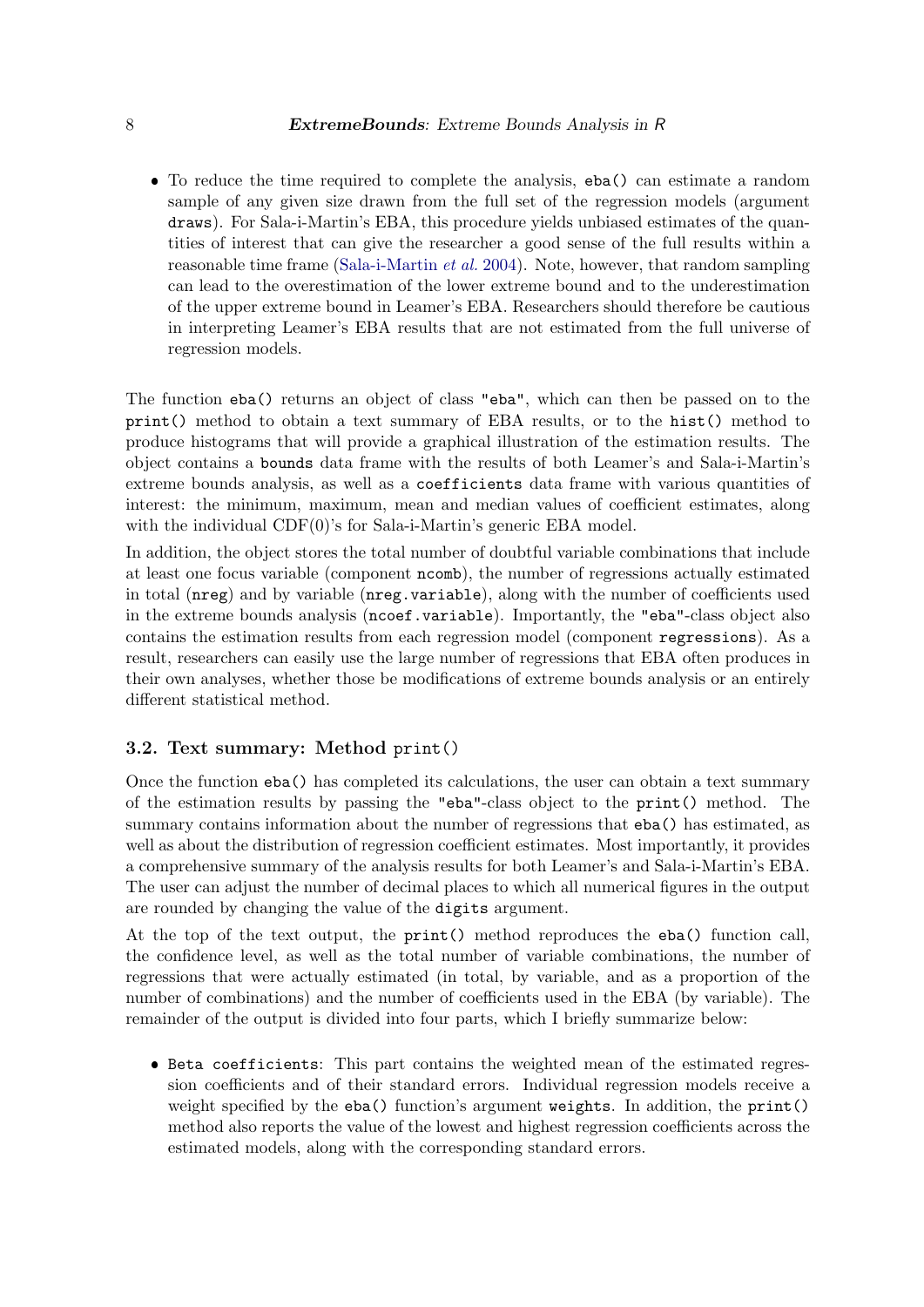- Distribution of beta coefficients: Here, the method reports the percentage of regression coefficients that are lower/greater than zero, along with the proportion that is statistically significantly different from zero at the specified confidence level. If a different value under the null hypothesis is specified, all regression coefficients are compared with mu rather than with zero.
- Leamer's Extreme Bounds Analysis: Both the lower and upper extreme bounds, at the specified confidence levels, from Leamer's extreme bounds analysis are reported. Based on these bounds, each variable is classified as either robust or fragile.
- Sala-i-Martin's Extreme Bounds Analysis: Finally, the print() method reports results from Sala-i-Martin's EBA. In particular, for both the normal and generic models, the text output prints out the value of the aggregate  $CDF(0)$  (or  $CDF(mu)$ , if appropriate), along with its complement  $1 - CDF(0)$ .

### 3.3. Histograms: Method hist()

In addition to providing text output with EBA results, the **ExtremeBounds** package can produce histograms that summarize the distribution of estimated regression coefficients graphically for each examined variable. These histograms can, furthermore, be superimposed with curves that depict the corresponding kernel density or a normally distributed approximation to the coefficient distribution. Such approximations can give the researcher a succinct summary of the shape of the coefficient distribution. As such, they provide a simple way of examining whether the estimated regression coefficients concentrate around a particular value or have, for instance, a multimodal distribution.

To produce EBA histograms, the user simply passes an "eba"-class object created by the main function eba() to the hist() method. The user can choose between histograms that represent frequencies or probability densities (argument freq). Unless the set of variables to be included is specified (argument variables), the method will produce histograms for all variables included in the extreme bounds analysis.

By default, the histograms include vertical lines that indicate the parameter value under the null hypothesis (argument mu.show), as well as a kernel density curve that relies on R's standard density method (argument density.show). The kernel density curve provides a non-parametric estimate of the EBA coefficients' probability density function. In addition, the hist() method for "eba" objects can overlay the histograms with a density curve for a normal distribution function that approximates the distribution of EBA coefficients (argument normal.show).

Many formatting options are available. Users can change the colors and widths of the vertical lines for null hypothesis values (arguments mu.col and mu.lwd), of the kernel density curves (density.col and density.lwd), and of the density curves for the normally distributed approximation (normal.col and normal.lwd). The user also has complete control over a variety of other visual properties of the histograms. These include the histograms' title labels (argument main), the range of values on the horizontal axis (xlim), as well as the color of the histogram bars (co1).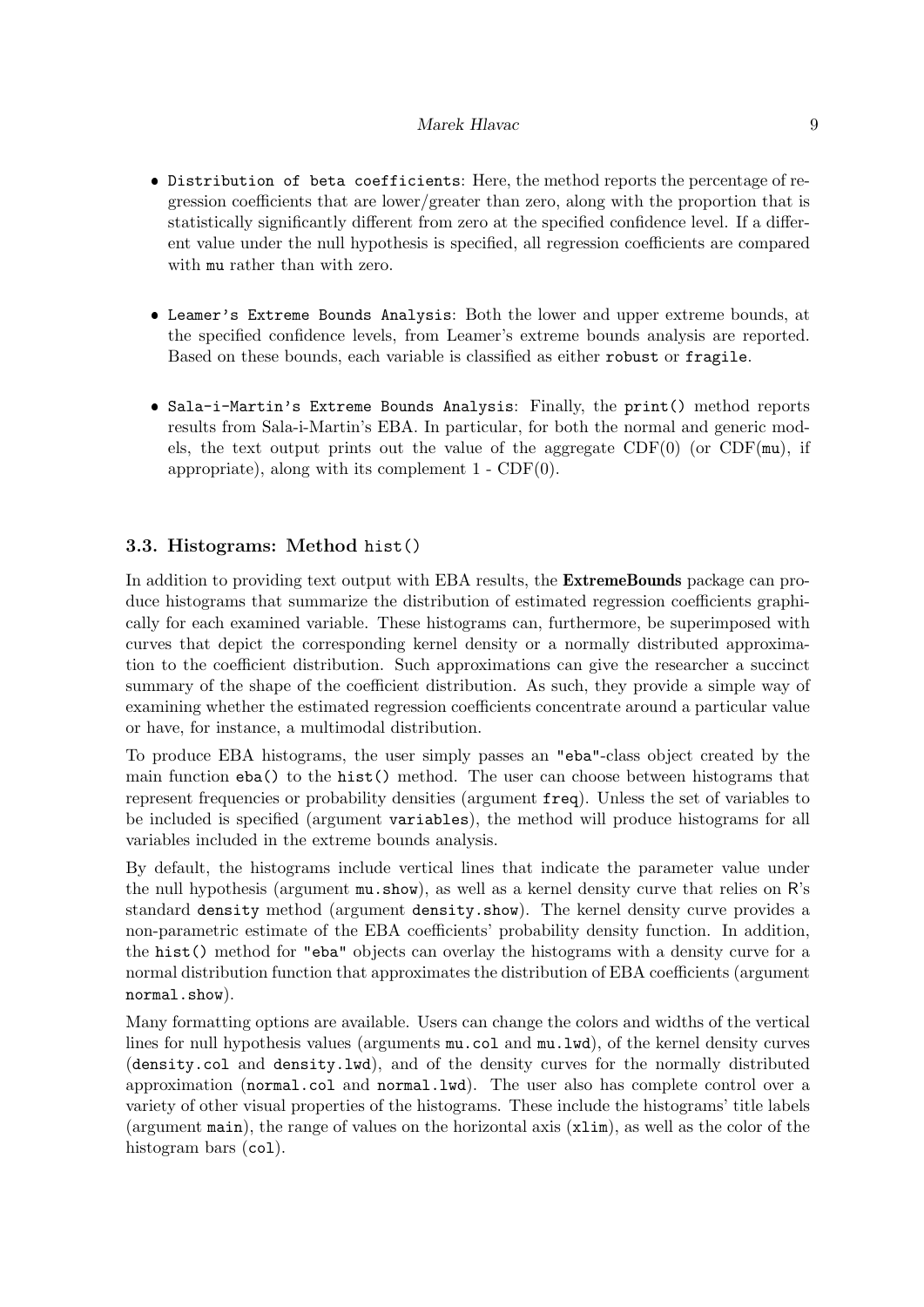# 4. Example: The fuel economy of automobiles

<span id="page-9-0"></span>In this section, I demonstrate the capabilities of the **ExtremeBounds** package using an empirical example. In particular, I identify robust determinants of the fuel economy of selected automobiles using data from the data frame mtcars. This data frame is included in the datasets package, which is part the standard R distribution (R [Core Team](#page-20-6) [2017\)](#page-20-6) and is therefore readily available to the beginning ExtremeBounds user.

The information in mtcars was extracted from the 1974 Motor Trend magazine, and comprises the fuel consumption and ten aspects of vehicle design and performance for a selection of 1973–1974 automobile models. Existing research literature has already taken advantage of these data for the purpose of demonstrating various statistical methods and procedures [\(Hock](#page-20-15)[ing](#page-20-15) [1976;](#page-20-15) [Henderson and Velleman](#page-20-16) [1981\)](#page-20-16). The mtcars data set is particularly well-suited for a demonstration of extreme bounds analysis, as its small size allows me to highlight the ExtremeBounds package's most important features without having to perform time-consuming estimations of a very large number of regressions.

The data frame mtcars contains 32 observations. Each observation is one particular model of automobile (e.g., "Mazda RX4", "Cadillac Fleetwood" or "Fiat X1-9"). For each model, the data frame contains information on its fuel economy, expressed as the vehicle's miles per gallon (variable  $mpg$ ), and about its engine – the number of cylinders (cy1) and carburetors (carb), its displacement in cubic inches (disp), its gross horsepower (hp), as well as whether it is a V- or a straight engine (vs). In addition, we are given information about each model's rear axle ratio (drat), weight in thousands of pounds (wt), and quarter-mile time in seconds (qsec). The variable gear contains the number of forward gears, while am indicates whether the automobile has an automatic or manual transmission, with a value of 1 denoting a manual transmission.

### 4.1. Naïve EBA with all combinations of doubtful variables

First, I would like to get a basic sense of which determinants might be most robustly associated with the dependent variable mpg (miles per gallon). I therefore begin by conducting an EBA that estimates all possible combinations of doubtful variables across the ten automobile design and performance characteristics included in mtcars. Since I am interested in the robustness or fragility of all the doubtful variables, I regard all of them as focus.

From a statistical point of view, this type of EBA is somewhat naïve, as it does not take into account the possibility of high multicollinearity among the included variables. Neither does it account for the possibility that some variables measure similar concepts. The number of cylinders  $(cy1)$  and the gross horsepower  $(hp)$  might, for example, both be seen as measures of the engine's overall performance. Researchers interested in examining the fuel economy of automobiles would thus, in contrast to my naïve EBA, be unlikely to include both explanatory variables in the same regression model.

An extreme bounds analysis with all combinations of doubtful variables might nevertheless yield some valuable insights. In particular, it provides a particularly strong test for a deter-minant's robustness. As [McAleer](#page-20-9) *et al.* [\(1985\)](#page-20-9) suggest, such an EBA might indicate which variables should be treated as free, and therefore be included in all regression models in further EBA analyses.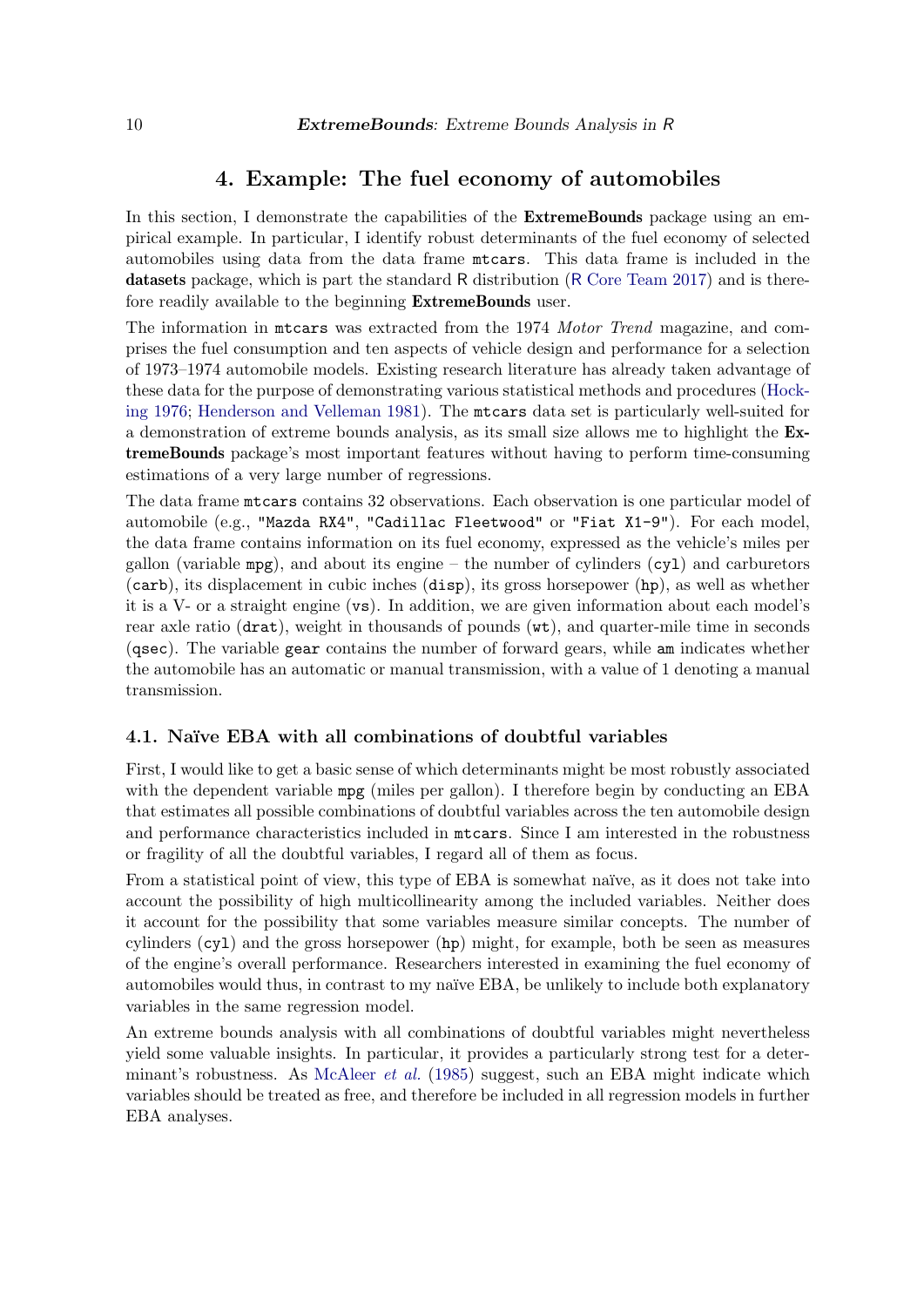I estimate the naïve EBA by calling the eba() function:

R> naive.eba <- eba(formula = mpg  $\tilde{c}$  cyl + carb + disp + hp + vs + drat + wt +  $qsec + gear + am$ , data = mtcars,  $k = 0:9$ )

Alternatively, I can use character vectors to specify the dependent and doubtful variables using the y and doubtful arguments, respectively:

```
R> naive.eba \leq eba(data = mtcars, y = "mpq", doubtful = c("cyl", "carb",+ "disp", "hp", "vs", "drat", "wt", "qsec", "gear", "am"), k = 0:9)
```
Since the focus argument is not specified, all the doubtful variables will be treated as focus variables. The argument  $k = 0.9$  ensures that, on top of the focus variable, up to nine doubtful variables will be included in each regression model. As a result, regressions with all possible combinations of the ten doubtful variables will be estimated. The eba() function will return an object of class "eba" that will be stored in naive.eba.

Next, I ask **ExtremeBounds** to produce a set of histograms that summarize the EBA estimation results. To do so, I simply pass the naive.eba object to the hist() method:

#### R> hist(naive.eba)

The resulting histograms are reproduced in Figure [1.](#page-11-0) The gray bins contain the Ordinary Least Squares (OLS) coefficients on each examined variable from all of the estimated regression models. Superimposed over each histogram is a thick blue curve that represents the corresponding kernel density, a non-parametric approximation of the shape of each regression coefficient's distribution. The kernel density curves can be helpful in identifying whether these distributions have, for instance, multiple modes. There is also a red vertical line at zero, the default coefficient value under the null hypothesis.

A visual inspection of the histograms allows me to get a quick overview of the EBA estimation results. If most of the histogram bins' area lies to the right of zero, a majority of the regression coefficient estimates on the corresponding variables are positive. A positive coefficient indicates that, holding all else equal, a higher value of the examined variable is associated with more miles per gallon, as given by the dependent variable  $(mpg)$ . The results of the naïve EBA suggests that straight engines (vs), a greater rear axle ratio (drat), a slower quartermile time (qsec), a greater number of forward gears (gear) and a manual transmission (am) are associated with greater fuel economy.

Conversely, if most of the bins' area lies to the left of zero, greater values of the corresponding variable are associated with lower miles per gallon, ceteris paribus, in most estimated regressions. Naïve EBA estimation results indicate that engines with more cylinders  $(cyl)$ , curburetors (carb) and with greater gross horsepower (hp) achieve worse fuel economy. The vehicle's greater weight (wt) is consistently associated with greater fuel consumption. In fact, wt is the only variable for which all of the estimated regression coefficients have the same (in this case, negative) sign.

Engine displacement (disp) appears to be an interesting case, as the distribution of the regression coefficients appears to be bimodal. Some are negative, while others are positive. The bimodal nature of the distribution can be easily seen from the two different peaks of the histogram bins, as well as from the double hump of the kernel density curve.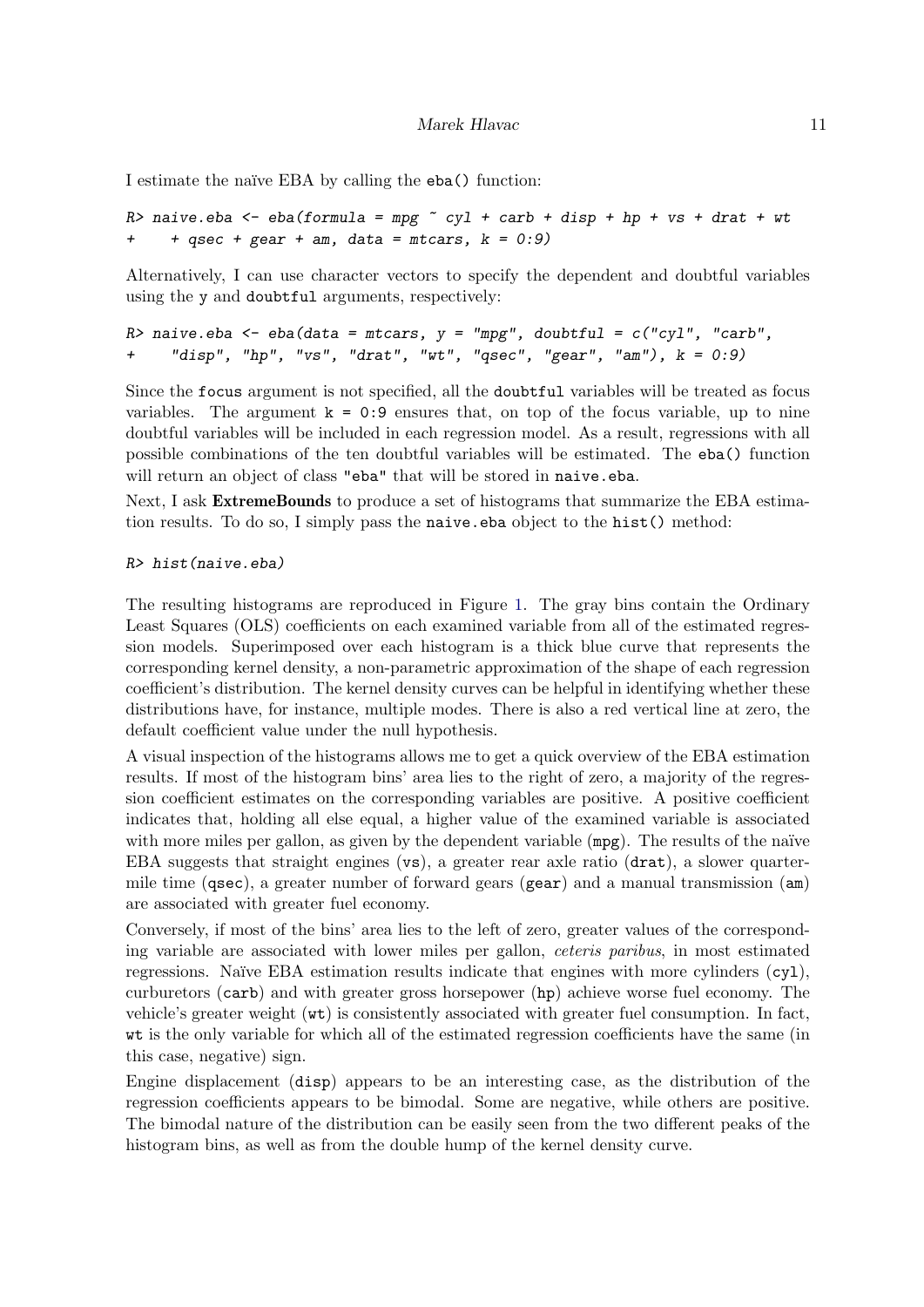

<span id="page-11-0"></span>Figure 1: Histograms that summarize the estimation results of the naïve EBA. The magnitudes of regression coefficients are on the horizontal axis. The vertical axis indicates the corresponding probability density.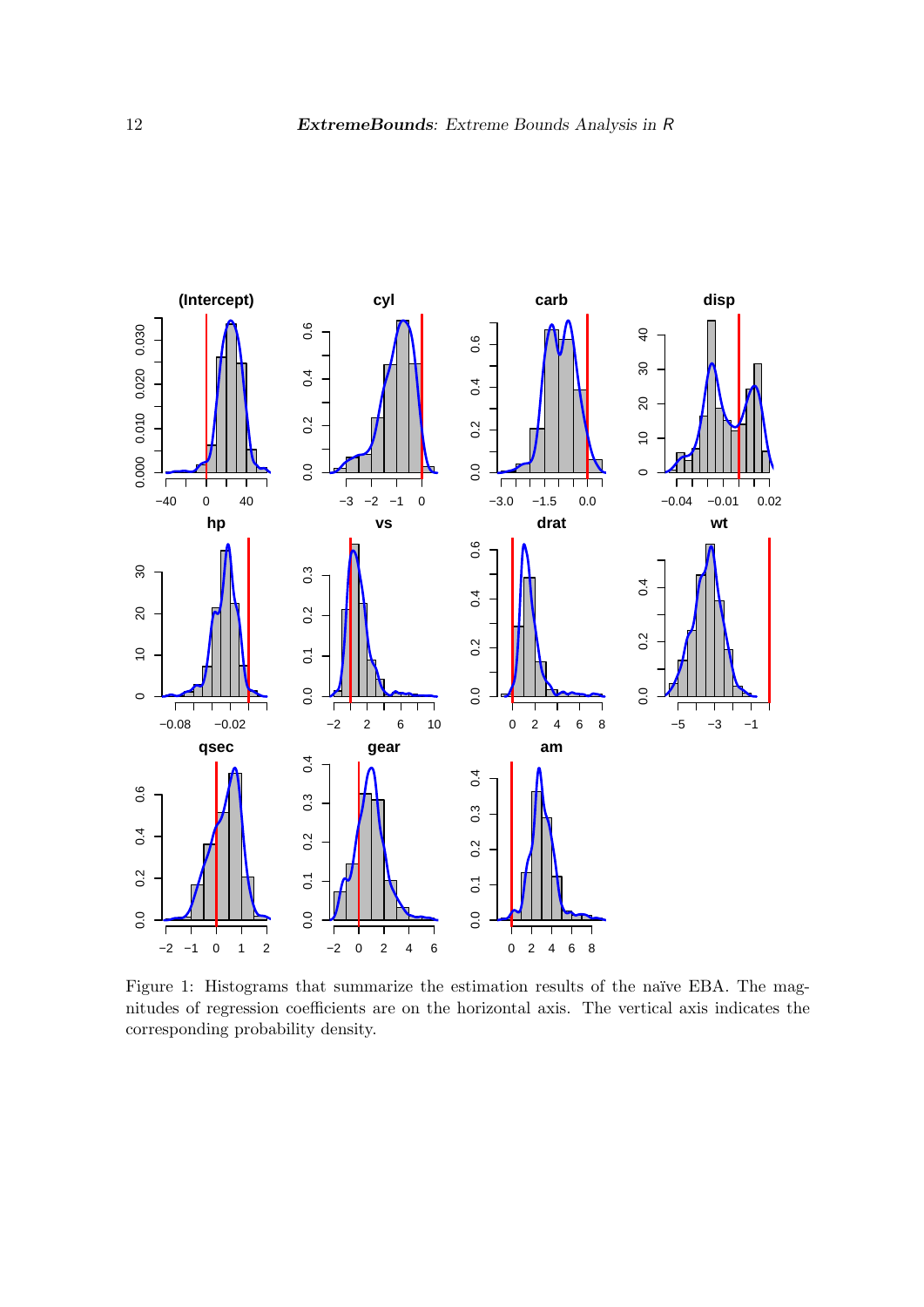# 4.2. A more sophisticated EBA

Having inspected the results of my naïve EBA, I can now use the ExtremeBounds package's capabilities to make my analysis more sophisticated. In particular, I make the following changes to the eba() function call:

- Results from the naïve EBA have indicated that the regression coefficients on the vehicle's weight (variable  $\kappa t$ ) are negative, regardless of the model specification. For this reason, I treat wt as a free variable to be included in all regression models.
- Some of the doubtful variables measure similar concepts, and were therefore inappropriately included together in regression models by the naïve EBA. To prevent conceptual overlap, I use the exclusive parameter to specify two sets of mutually exclusive variables:
	- One set consists of variables that might be construed as measuring the performance of the engine: the number of cylinders (cyl), the number of carburetors (carb), engine displacement (disp) and the gross horsepower (hp).
	- The other set consists of the two doubtful variables that have to do with the car's transmission: the am indicator of an automatic vs. manual transmission, and the number of forward gears (gear).
- I am only interested in estimation results for the four variables that measure engine performance: cyl, carb, disp and hp. I therefore specify them as the focus variables.
- Rather than estimating all possible combinations of the doubtful variables as I did in the naïve EBA, I only add combinations of up to three doubtful variables to the focus variable in each specification. The value of the k argument will thus remain at its default value of 0:3.
- To eliminate the influence of coefficient estimates from model specifications that suffer from high multicollinearity, I specify a maximum acceptable variance inflation factor by setting  $v$ if = 7.
- I use heteroskedasticity-robust standard errors [\(White](#page-21-9) [1980\)](#page-21-9), as calculated by the sandwich package [\(Zeileis](#page-21-11) [2004,](#page-21-11) [2006\)](#page-21-12). To be able to do this, I define the se.robust function (below) that calculates the standard errors, and pass it to the eba() function:

```
library("sandwich")
```

```
se.robust <- function(model.object) {
  model.fit <- vcovHC(model.object, type = "HC")
  out <- sqrt(diag(model.fit))
  return(out)
}
```
 Finally, I give more weight to estimation results from regression models that provide a better fit to the data. More specifically, I set the argument weights to "lri", and thus weight each model's results by its likelihood ratio index [\(McFadden](#page-20-12) [1974\)](#page-20-12).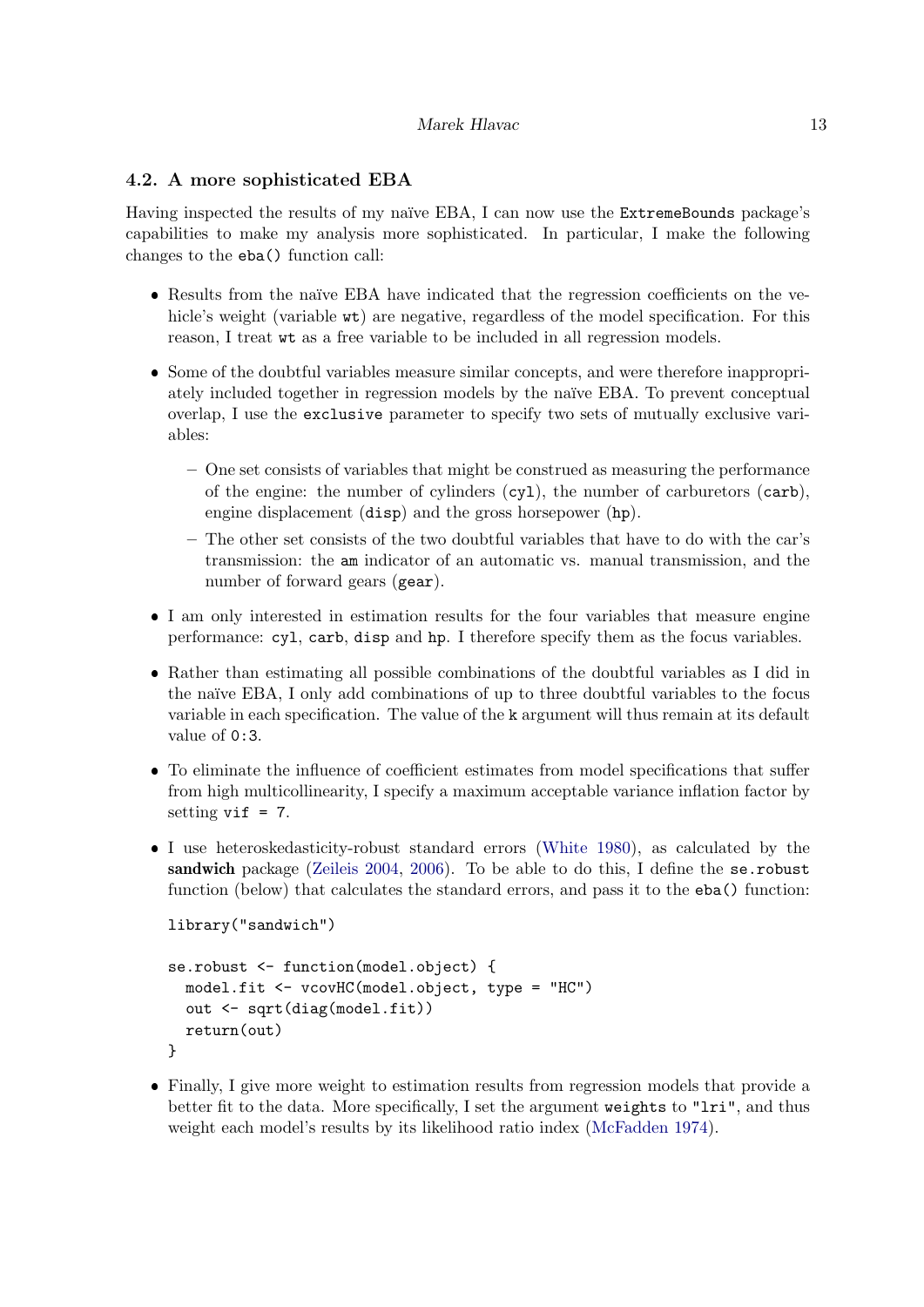I execute the following R code to estimate this more sophisticated extreme bounds analysis:

```
R> sophisticated.eba <- eba(formula = mpg \tilde{ } wt | cyl + carb + disp + hp |
+ vs + drat + wt + qsec + gear + am, data = mtcars, exclusive = \degree cyl
+ + carb + disp + hp | am + gear, vif = 7, se.fun = se.robust,
+ weights = "lri")
```
I could, of course, achieve the same result by passing the sets of variables via the y, free, doubtful and focus arguments, as shown below. The exclusive argument can accept a list of character vectors in lieu of a multiple-part "Formula" object.

```
R> doubtful.variables <- c("cyl", "carb", "disp", "hp", "vs", "drat", "wt",
+ "qsec", "gear", "am")
R> engine.variables <- c("cyl", "carb", "disp", "hp")
R> transmission.variables \leq c("am", "gear")
R> sophisticated.eba <- eba(data = mtcars, y = "mpg", free = "wt",
+ doubtful = doubtful.variables, focus = engine.variables,
+ exclusive = list(engine.variables, transmission.variables),
+ vif = 7, se.fun = se.robust, weights = "lri")
```
Again, I produce a set of histograms that will allow me to get an initial sense of the results of my analysis. This time, I include the hist() method's variables argument to request histograms only for the four focus variables that I am interested in. Additionally, I use the main argument to make each histogram's main title more descriptive and the normal.show argument to request that hist() superimpose a density curve with a normally distributed approximation to the coefficient distribution.

```
R> hist(sophisticated.eba, variables = c("cyl", "carb", "disp", "hp"),+ main = c(cyl = "number of cylinders", carb = "number of carburetors",
+ disp = "engine displacement", hp = "gross horsepower"),
+ normal.show = TRUE)
```
As the histograms in Figure [2](#page-14-0) show, the more sophisticated EBA leads to more clear-cut predictions about the signs of regression coefficients than the na¨ıve EBA estimated earlier. The coefficients on all four focus variables are consistently negative. This result suggests that, across a wide variety of reasonably well-specified regression models, a greater number of cylinders and carburetors, as well as greater engine displacement and gross horsepower, are associated with worse fuel economy (i.e., with fewer miles per gallon).

It is, moreover, evident that the blue kernel density curve and the green normally distributed approximation are quite different from each other. This lack of alignment suggests that regression coefficients are not normally distributed across model specifications.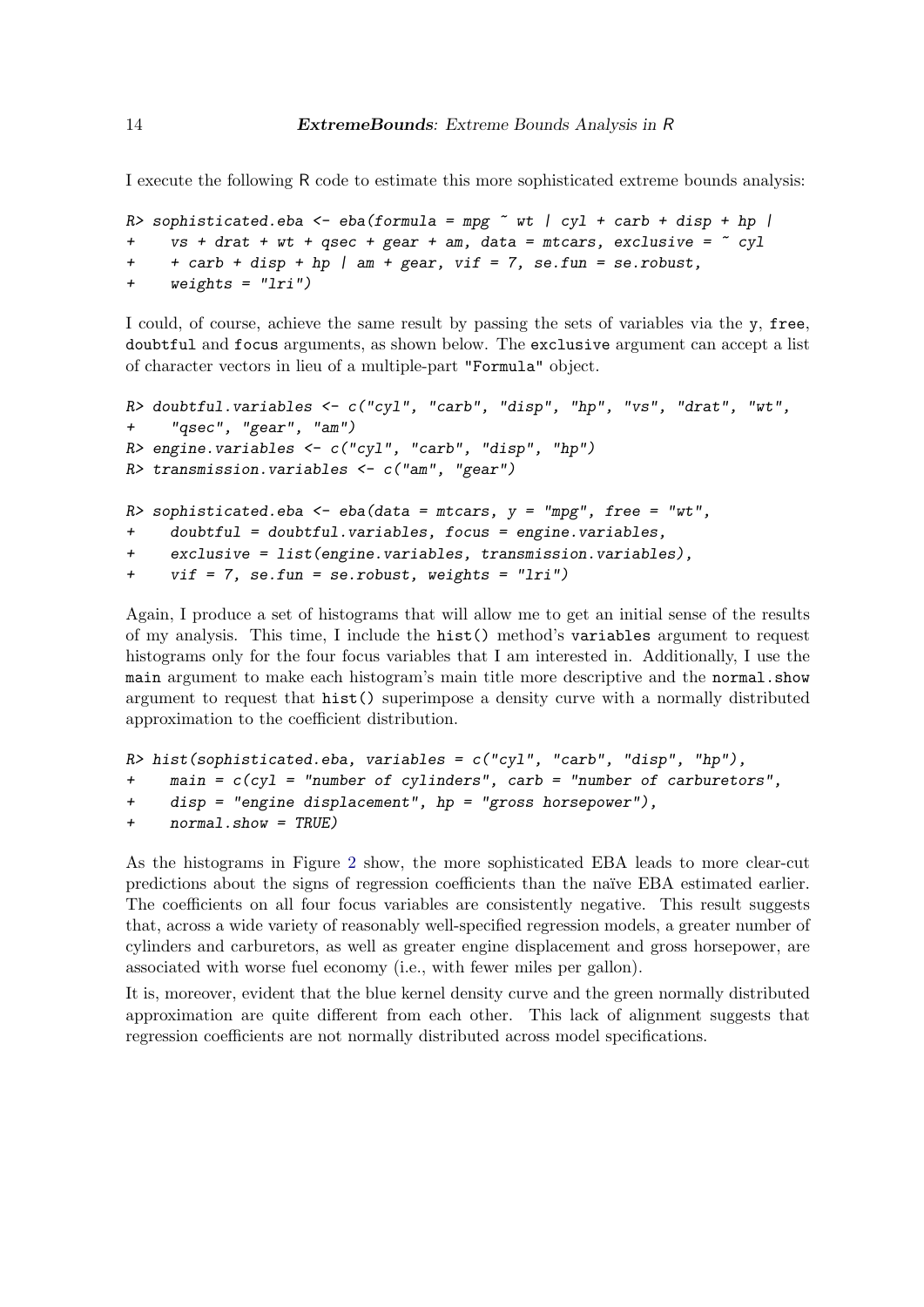

<span id="page-14-0"></span>Figure 2: Histograms that summarize the estimation results of the sophisticated EBA. The magnitudes of regression coefficients are on the horizontal axis. The vertical axis indicates the corresponding probability density.

In addition to histograms, **ExtremeBounds** allows users to examine EBA results through the text output produced by the print() method. This method produces a wealth of detailed information about the estimation results from both Leamer's and Sala-i-Martin's extreme bounds analysis. In the interest of clarity, I reproduce only the portions of print() output that are most relevant to my empirical example. ExtremeBounds users can type ?print.eba in the R console to obtain a complete description of the text output.

I obtain a text summary of my analysis results by passing the "eba"-class object to the print() method:

R> print(sophisticated.eba)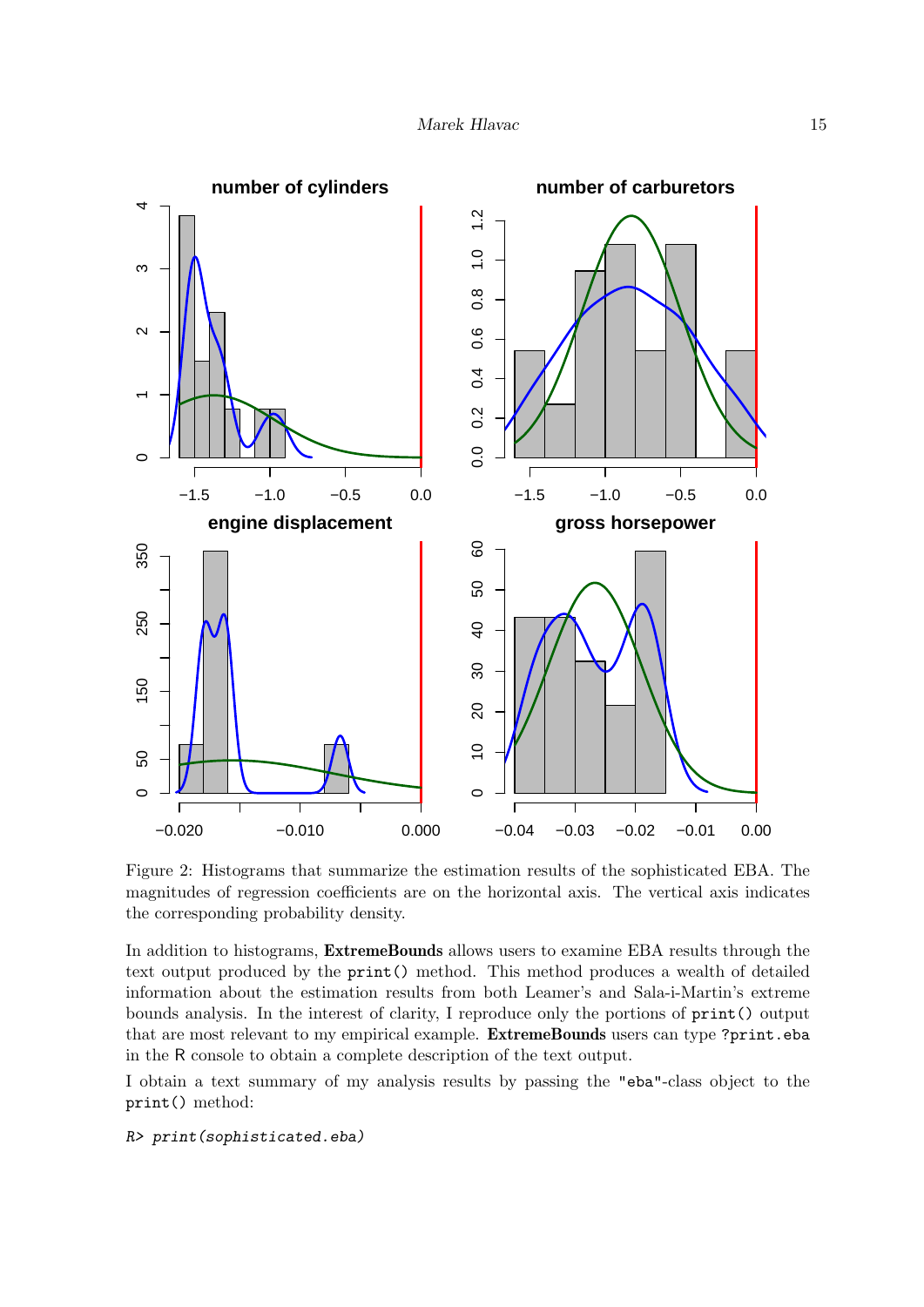At the top of the print() method's text output, we find information about the number of specifications that were estimated. In total, there are 148 possible combinations of the examined doubtful variables that contain at least one focus variable. Since the parameter draws is not specified, no random sampling of estimated models occurs. As a result, eba() estimates all of the available combinations.

The free variable wt occurs, of course, in all 148 regression models. The focus variables are included in fewer specifications since each of them does not appear in some doubtful variable combinations. The four focus variables have, furthermore, been specified as mutually exclusive (in the eba() function's argument exclusive) and cannot therefore be included together in the same regression model. The print() method reports that the focus variables cyl, carb, disp and hp appear in 37 specifications each. The output also indicates that only 26 and 14 coefficient estimates (rather than all 37) were used in the extreme bounds analysis for the variables cyl and disp, respectively. The reduction in the number of coefficients used occurs because the variance inflation factors on some cyl and disp coefficients exceed the specified maximum of 7.

Number of combinations: 148 Regressions estimated: 148 (100% of combinations)

Number of regressions by variable:

| (Intercept)                              | wt  | cyl | carb | disp | hp |
|------------------------------------------|-----|-----|------|------|----|
| 148                                      | 148 | 37  | 37   | 37   | 37 |
| Number of coefficients used by variable: |     |     |      |      |    |
| (Intercept)                              | wt  | cyl | carb | disp | hp |
| 148                                      | 148 | 26  | 37   | 14   | 37 |

Next, the print() method reports the weighted means of coefficient and standard error estimates for the free and focus variables across the estimated regression models. The weights are specified in the eba() function's weights argument. In the sophisticated analysis I ran, I weight regression models by the likelihood ratio index.

The table reproduced below shows that, on average, a vehicle weight (wt) that is greater by a thousand pounds is associated with 3.623 fewer miles per gallon (mpg). An additional cylinder (cyl) or carburetor (carb) yields a decrease of 1.370 and 0.822 miles per gallon, respectively. One cubic inch of additional engine displacement (disp) is associated with 0.016 fewer miles per gallon. Finally, a gallon of fuel yields 0.027 fewer miles with each unit of gross horsepower (hp). Relative to the size of the coefficients, the weighted standard errors are relatively small.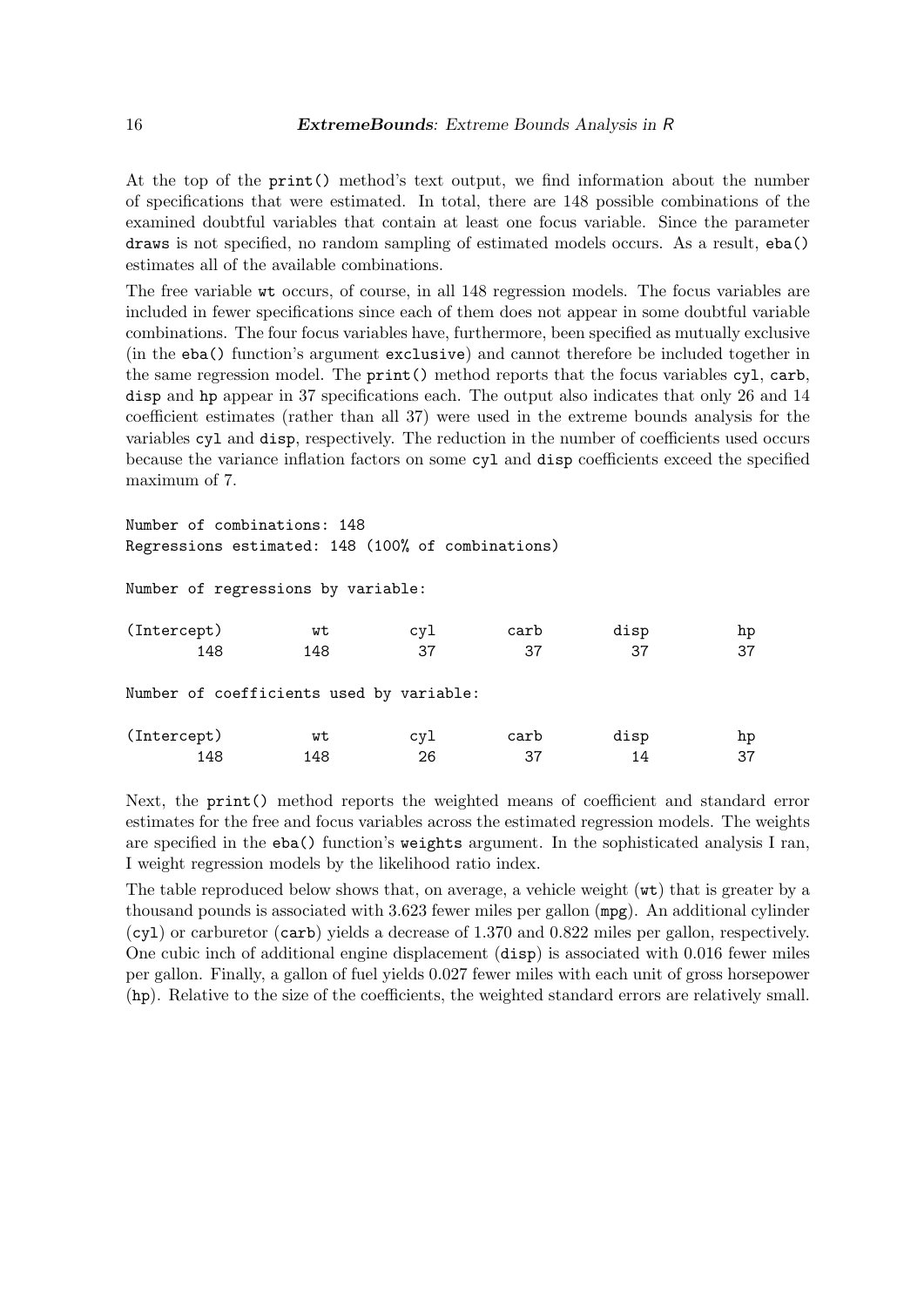|             | Type  | Coef (Wgt Mean) SE (Wgt Mean) |  |       |
|-------------|-------|-------------------------------|--|-------|
| (Intercept) | free  | 26.199                        |  | 6.286 |
| wt          | free  | $-3.623$                      |  | 0.902 |
| cy1         | focus | $-1.370$                      |  | 0.403 |
| carb        | focus | $-0.822$                      |  | 0.327 |
| disp        | focus | $-0.016$                      |  | 0.008 |
| hp          | focus | $-0.027$                      |  | 0.008 |

The text output from print() proceeds to summarize the distribution of coefficient estimates. It reports the proportions, expressed as percentages, of estimated regression coefficients that are lower or greater than zero. In our example, the coefficients on wt, cyl, carb, disp and hp are all negative, while the coefficients on the intercept term in the linear regression are always positive. These statistics are, of course, consistent with the information displayed in the histograms in Figure [2.](#page-14-0)

#### Distribution of beta coefficients:

Beta coefficients:

|             | Type  | $Pct(beta < 0)$ $Pct(beta > 0)$ |     |
|-------------|-------|---------------------------------|-----|
| (Intercept) | free  |                                 | 100 |
| wt          | free  | 100                             |     |
| cy1         | focus | 100                             |     |
| carb        | focus | 100                             |     |
| disp        | focus | 100                             |     |
| hp          | focus | 100                             |     |

Even though all the free and focus variables' coefficients are negative, some of the point estimates may not be distinguishable from zero in a statistically significant way. The text output also includes the percentages of regression coefficients that are both statistically significant and lower/greater than zero. We find that only in the case of the free variable wt are all the coefficients statistically significant. A very large majority of coefficient estimates are significant for the cyl and hp variables (92.3 and 81.1 percent, respectively). By contrast, only about 60 percent of coefficients on carb and disp are statistically significant.

#### Distribution of beta coefficients:

|             | Type  | Pct(signif & beta < 0) Pct(signif & beta > 0) |       |
|-------------|-------|-----------------------------------------------|-------|
| (Intercept) | free  | 0.000                                         | 79.73 |
| wt          | free  | 100.000                                       | 0.00  |
| cyl         | focus | 92.308                                        | 0.00  |
| carb        | focus | 59.459                                        | 0.00  |
| disp        | focus | 57.143                                        | 0.00  |
| hp          | focus | 81.081                                        | 0.00  |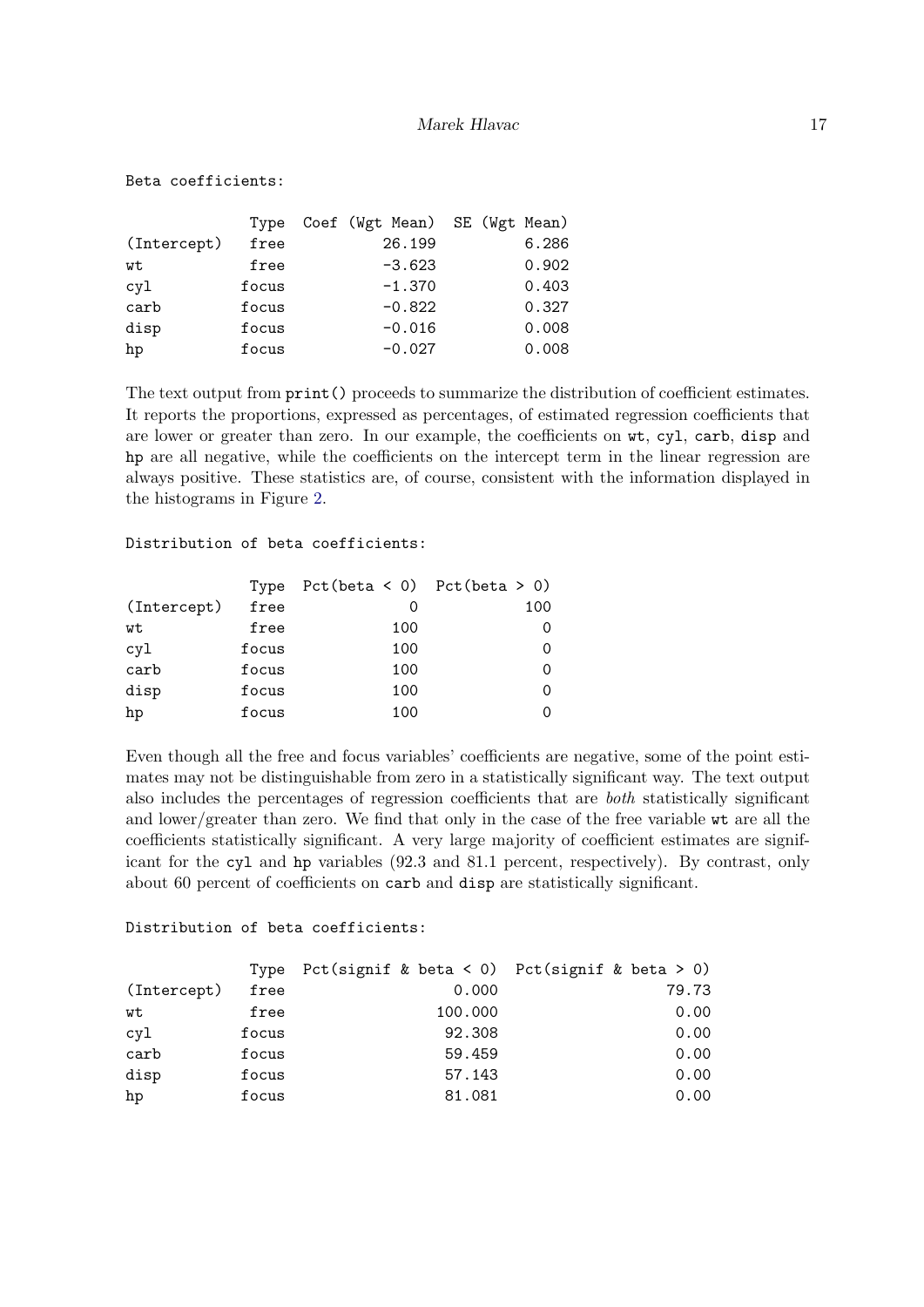The print() method then goes on to summarize results from Leamer's extreme bounds analysis. It produces a table that includes the lower and upper extreme bounds of regression coefficient estimates, and – based on these bounds – classifies determinants as robust or fragile. Recall from my earlier discussion that the lower and upper extreme bounds are defined as the minimum and maximum values of  $\hat{\beta}_j \pm \tau \hat{\sigma}_j$  across all estimated regression models. In this case,  $\tau$  is the critical value for the 95 percent confidence level. The only variable that is found to be robust using Leamer's EBA is the free variable wt. Since the upper and lower extreme bounds of all the focus variables have opposite signs, they are declared to be fragile.

|             | Type  |           | Lower Extreme Bound Upper Extreme Bound Robust/Fragile? |         |
|-------------|-------|-----------|---------------------------------------------------------|---------|
| (Intercept) | free  | $-19.521$ | 55.021                                                  | fragile |
| wt          | free  | $-7.495$  | $-0.659$                                                | robust  |
| cyl         | focus | $-2.295$  | 0.101                                                   | fragile |
| carb        | focus | $-2.197$  | 0.358                                                   | fragile |
| disp        | focus | $-0.034$  | 0.009                                                   | fragile |
| hp          | focus | $-0.052$  | 0.002                                                   | fragile |

Leamer's Extreme Bounds Analysis (EBA):

Finally, the text output includes results from Sala-i-Martin's extreme bounds analysis. The histograms in Figure [2](#page-14-0) suggest that the normally distributed approximation of the regression coefficients' distribution does not provide a good fit to the data. For this reason, I focus on EBA results from the generic model, which does does not assume any particular distribution of coefficient estimates across different specifications.

As the table presented below indicates, results from Sala-i-Martin's EBA suggest very little fragility of the coefficient estimates. For variables wt, cyl and hp, more than 99 percent of the cumulative distribution of regression coefficients lies below zero. The same can be said of more than 95 percent of the cumulative distributions for variables carb and disp. According to results from Sala-i-Martin's EBA, all of the free and focus variables appear to be robustly (and negatively) associated with the automobiles' miles per gallon (mpg). In contrast to Leamer's EBA in which a single insignificant coefficient implies fragility, the less stringent Sala-i-Martin's EBA classifies more variables as robust determinants of fuel economy.

### Sala-i-Martin's Extreme Bounds Analysis (EBA):

|             |       | Type $G:$ CDF(beta $\leq 0$ ) $G:$ CDF(beta > 0) |        |
|-------------|-------|--------------------------------------------------|--------|
| (Intercept) | free  | 2.756                                            | 97.244 |
| wt          | free  | 99.957                                           | 0.043  |
| cyl         | focus | 99.521                                           | 0.479  |
| carb        | focus | 95.315                                           | 4.685  |
| disp        | focus | 95.200                                           | 4.800  |
| hp          | focus | 99.047                                           | 0.953  |

All in all, the extreme bounds analysis in this empirical example suggests that the examined automobiles' weight and engine performance are robustly associated with the vehicles' fuel economy. In conducting the analysis, I have demonstrated some of the most important features of the ExtremeBounds package. Specifically, I have shown how researchers can estimate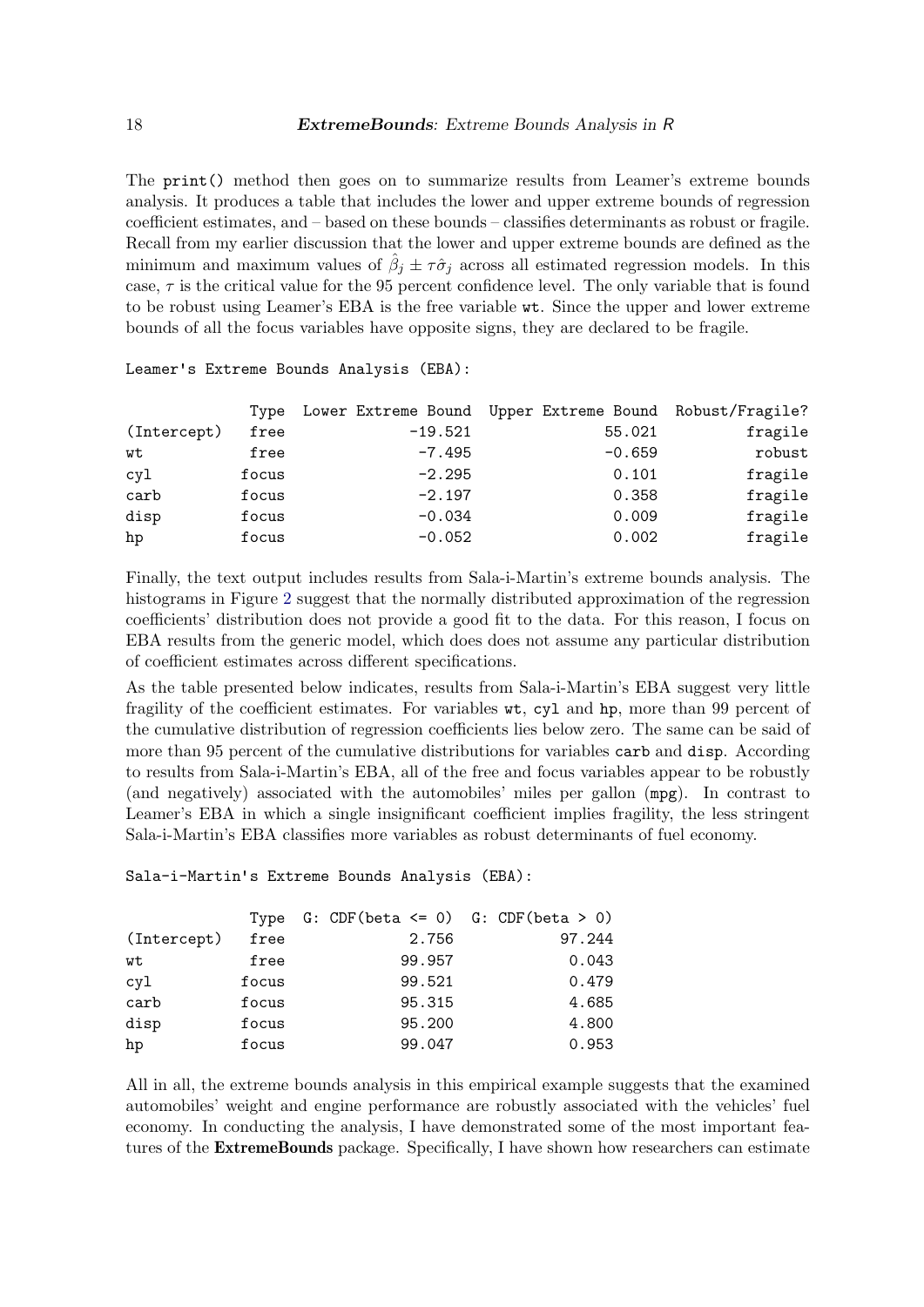Leamer's and Sala-i-Martin's EBA using the fully customizable eba() function. The estimation results can then be visually inspected with the help of the hist() method that produces histograms of each examined variable's coefficient estimates. Finally, the **print**() method provides users with text output that contains a detailed summary of EBA estimation results. In the next section, I conclude.

# 5. Concluding remarks

<span id="page-18-2"></span>In this paper, I have introduced the ExtremeBounds package for the R statistical programming language. The package allows researchers to perform extreme bounds analysis (EBA), a sensitivity test that calculates how robustly a regression model's dependent variable is associated with a variety of possible determinants.

ExtremeBounds represents a significant improvement over existing software implementations of extreme bounds analysis, as it supports not only Leamer's version of extreme bounds analysis, but also Sala-i-Martin's EBA. Furthermore, the package allows users to customize every aspect of the analysis: the type of regression model, its size and functional form, as well as the standard errors and weights.

I have showcased many of these customizable features through an empirical example that focused on the determinants of selected automobiles' fuel economy. Along the way, I have also demonstrated the package's ability to produce histograms of estimated regression coefficients via the hist() method, and to print out a detailed text summary of the EBA estimation results through the print() method.

# Acknowledgments

I would like to thank Soo Jin Cho, Rebecca Goldstein, Daniel Yew Mao Lim, Christopher Lucas and two anonymous reviewers for helpful comments and suggestions.

# References

- <span id="page-18-4"></span>Achen CH (2005). "Let's Put Garbage-Can Regressions and Garbage-Can Probits Where They Belong." Conflict Management and Peace Science, 22(4), 327–339.
- <span id="page-18-3"></span>Angrist JD, Pischke J (2010). "The Credibility Revolution in Empirical Economics: How Better Research Design Is Taking the Con out of Econometrics." Journal of Economic Perspectives, 24(2), 3–30.
- <span id="page-18-1"></span>Aptech Systems (2016). GAUSS Statistical Software: Release 17. Aptech Systems, Inc., Chandler, AZ, USA. URL <http://www.aptech.com>.
- <span id="page-18-5"></span>Bailey D, Katz JN (2011). "Implementing Panel-Corrected Standard Errors in R: The pcse Package." Journal of Statistical Software,  $42(1)$ , 1-11. URL [http://www.jstatsoft.org/](http://www.jstatsoft.org/v42/c01/) [v42/c01/](http://www.jstatsoft.org/v42/c01/).
- <span id="page-18-0"></span>Bartley WA, Cohen MA (1998). "The Effect of Concealed Weapons Laws: An Extreme Bounds Analysis." Economic Inquiry, 36(2), 258–265.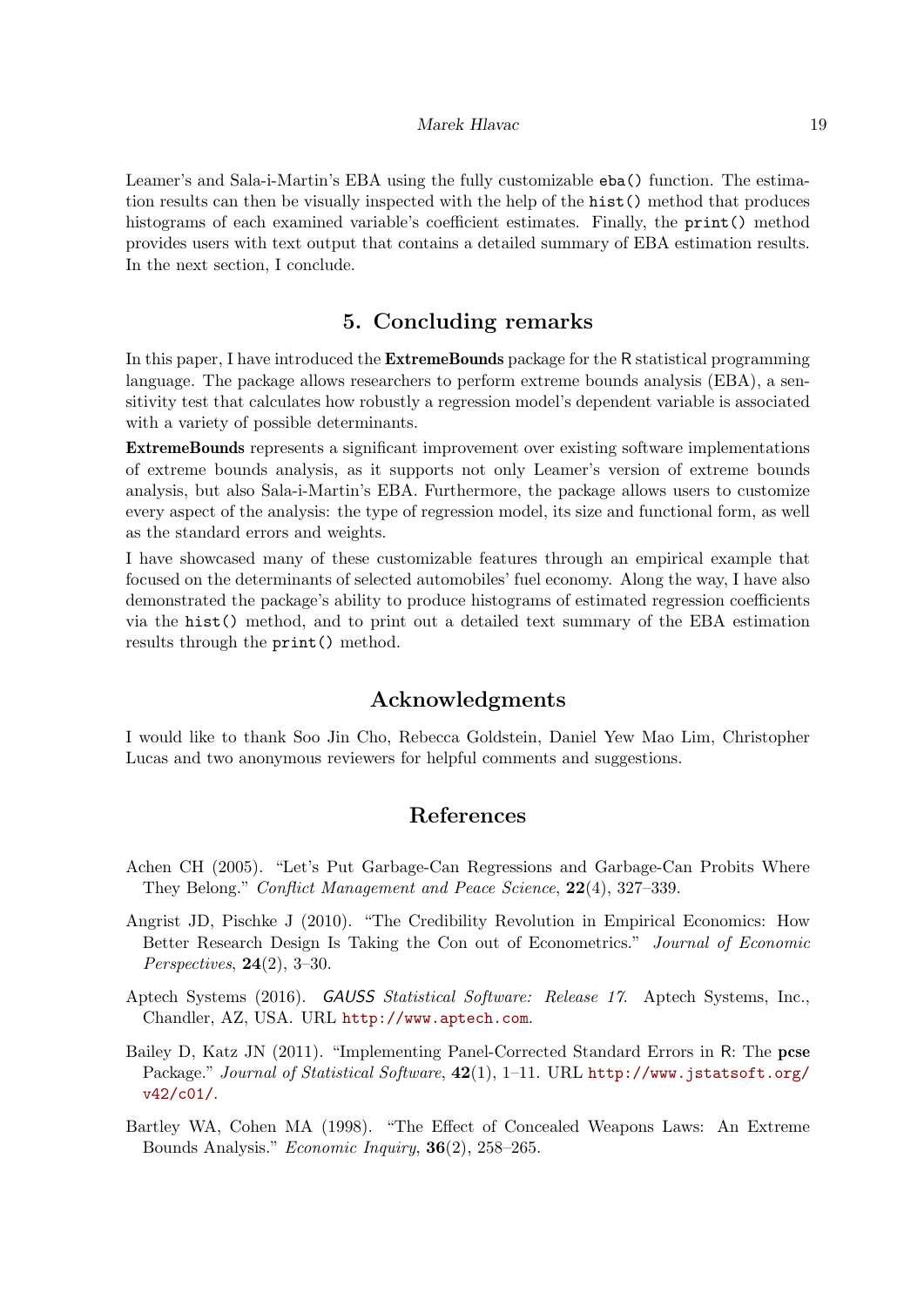- <span id="page-19-16"></span>Beck N, Katz JN (1995). "What to Do (and Not to Do) with Time-Series Cross-Section Data." American Political Science Review, 89, 634–647.
- <span id="page-19-13"></span>Bjørnskov C, Dreher A, Fischer JAV (2008). "Cross-country Determinants of Life Satisfaction: Exploring Different Determinants Across Groups in Society." Social Choice and Welfare, 30, 119–173.
- <span id="page-19-1"></span>Breiman L (2001). "Random Forests." Machine Learning, 45(1), 5–32.
- <span id="page-19-12"></span>Breusch TS (1990). Modelling Economic Series, chapter Simplified Extreme Bounds. Oxford University Press, New York, NY, USA.
- <span id="page-19-0"></span>Clyde M, George EI (1994). "Model Uncertainty." Statistical Science, 19(1), 81–94.
- <span id="page-19-11"></span>Comprehensive R Archive Network (CRAN) (2017). "Comprehensive R Archive Network (CRAN)." URL <http://cran.r-project.org/>.
- <span id="page-19-5"></span>Doan T (2004). "EBA: RATS Procedure to Perform Extreme Bounds Analysis." Statistical Software Components. RATS procedure, URL [http://www.estima.com/procs\\_perl/eba.](http://www.estima.com/procs_perl/eba.src) [src](http://www.estima.com/procs_perl/eba.src).
- <span id="page-19-14"></span>Eicker F (1967). "Limit Theorems for Regression with Unequal and Dependent Errors." Proceedings of the Fifth Berkeley Symposium on Mathematical Statistics and Probability, pp. 59–82.
- <span id="page-19-6"></span>Estima (2014). RATS Statistical Software: Release 9.0. Estima, Evanston, IL, USA. URL <http://www.estima.com/>.
- <span id="page-19-7"></span>Fowles R (1988). "Micro Extreme Bounds Analysis." The American Statistician, 42(4), 274.
- <span id="page-19-8"></span>Fowles R (2012). Micro-EBA: Bayesian Extreme Bounds Analysis. GAUSS module, URL [http://content.csbs.utah.edu/~fowles/EBA\\_GAUS.ZIP](http://content.csbs.utah.edu/~fowles/EBA_GAUS.ZIP).
- <span id="page-19-4"></span>Fowles R, Merva M (1996). "Wage Inequality and Criminal Activity: An Extreme Bounds Analysis for the United States, 1975-1990." Criminology, 34(2), 163–182.
- <span id="page-19-15"></span>Froot KA (1989). "Consistent Covariance Matrix Estimation with Cross-Sectional Dependence and Heteroskedasticity in Financial Data." Journal of Financial and Quantitative Analysis, 24, 333–355.
- <span id="page-19-2"></span>Gassebner M, Lamla MJ, Vreeland JR (2013). "Extreme Bounds of Democracy." Journal of Conflict Resolution,  $57(2)$ , 171–197.
- <span id="page-19-9"></span>Granger CW, Uhlig HF (1990). "Reasonable Extreme Bounds Analysis." Journal of Econometrics, 44, 159–170.
- <span id="page-19-3"></span>Hafner-Burton EM (2005). "Right or Robust? The Sensitive Nature of Repression to Globalization." Journal of Peace Research,  $42(6)$ , 679–698.
- <span id="page-19-10"></span>Hegre H, Sambanis N (2006). "Sensitivity Analysis of Empirical Results on Civil War Onset." Journal of Conflict Resolution, 50(4), 508–535.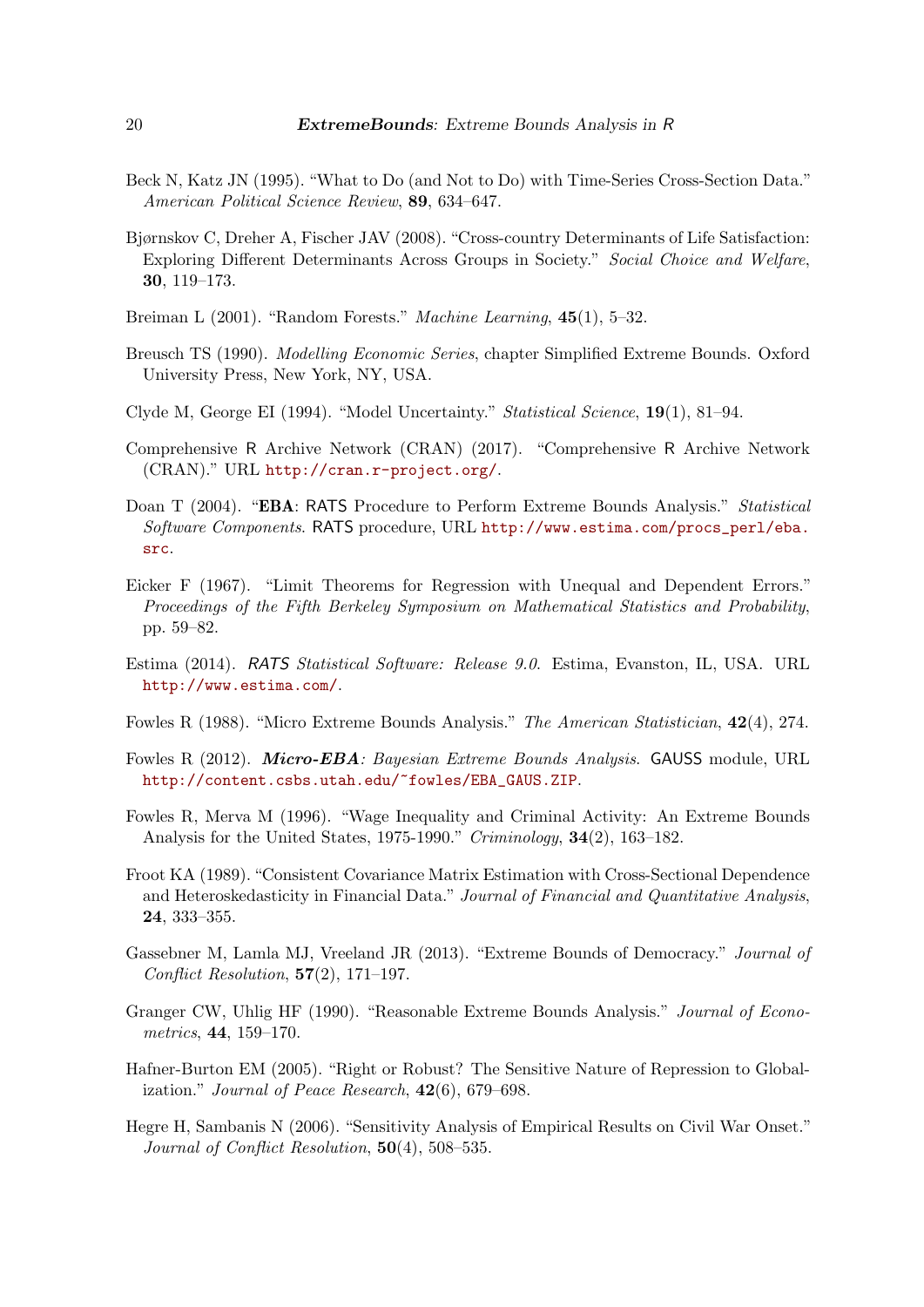- <span id="page-20-16"></span>Henderson HV, Velleman PF (1981). "Building Multiple Regression Models Interactively." *Biometrics*,  $37(2)$ ,  $391-411$ .
- <span id="page-20-10"></span>Hendry DF, Krolzig HM (2004). "We Ran One Regression." Oxford Bulletin of Economics and Statistics, 66(5), 799–810.
- <span id="page-20-15"></span>Hocking R (1976). "The Analysis and Selection of Variables in Linear Regression." Biometrics,  $32(1), 1-49.$
- <span id="page-20-13"></span>Huber PJ (1967). "The Behavior of Maximum Likelihood Estimates Under Nonstandard Conditions." Proceedings of the Fifth Berkeley Symposium on Mathematical Statistics and Probability, pp. 221–233.
- <span id="page-20-5"></span>Impavido G (1998). "EBA: Stata Module to Perform Extreme Bound Analysis." Statistical Software Components. Stata module version 1.2, URL [http://fmwww.bc.edu/repec/](http://fmwww.bc.edu/repec/bocode/e/eba.ado) [bocode/e/eba.ado](http://fmwww.bc.edu/repec/bocode/e/eba.ado).
- <span id="page-20-0"></span>Leamer EE (1985). "Sensitivity Analysis Would Help." American Economic Review,  $57(3)$ , 308–313.
- <span id="page-20-8"></span>Leamer EE, Leonard H (1983). "Reporting the Fragility of Regression Estimates." Review of Economics and Statistics, 65(2), 306–317.
- <span id="page-20-1"></span>Levine R, Renelt D (1992). "A Sensitivity Analysis of Cross-Country Growth Regressions." American Economic Review, 82(4), 942–963.
- <span id="page-20-11"></span>Levine R, Zervos SJ (1993). "What We Have Learned About Policy and Growth from Cross-Country Regressions?" American Economic Review, 83(2), 426–430.
- <span id="page-20-7"></span>Mansfield ER, Helms BP (1982). "Detecting Multicollinearity." The American Statistician, 36(3), 158–160.
- <span id="page-20-9"></span>McAleer M, Pagan AR, Volker PA (1985). "What Will Take the Con Out of Econometrics?" American Economic Review, 75(3), 293–307.
- <span id="page-20-12"></span>McFadden DL (1974). Frontiers in Econometrics, chapter Conditional Logit Analysis of Qualitative Choice Behavior. Academic Press, New York, NY, USA.
- <span id="page-20-2"></span>Moosa IA, Cardak BA (2006). "The Determinants of Foreign Direct Investment: An Extreme Bounds Analysis." Journal of Multinational Financial Management, 16, 199–211.
- <span id="page-20-4"></span>Moosa IA, Smith L (2004). "Economic Development Indicators as Determinants of Medal Winning at the Sydney Olympics: An Extreme Bounds Analysis." Australian Economic Papers, 43(3), 288-301.
- <span id="page-20-3"></span>Moser C, Sturm JE (2011). "Explaining IMF Lending Decisions After the Cold War." Review of International Organizations, 6(2–3), 307–340.
- <span id="page-20-14"></span>Newey WK, West KD (1987). "A Simple, Positive Semi-Definite, Heteroskedasticity and Autocorrelation Consistent Covariance Matrix." Econometrica, 55(3), 703–708.
- <span id="page-20-6"></span>R Core Team (2017). R: A Language and Environment for Statistical Computing. R Foundation for Statistical Computing, Vienna, Austria. URL <http://www.R-project.org>.